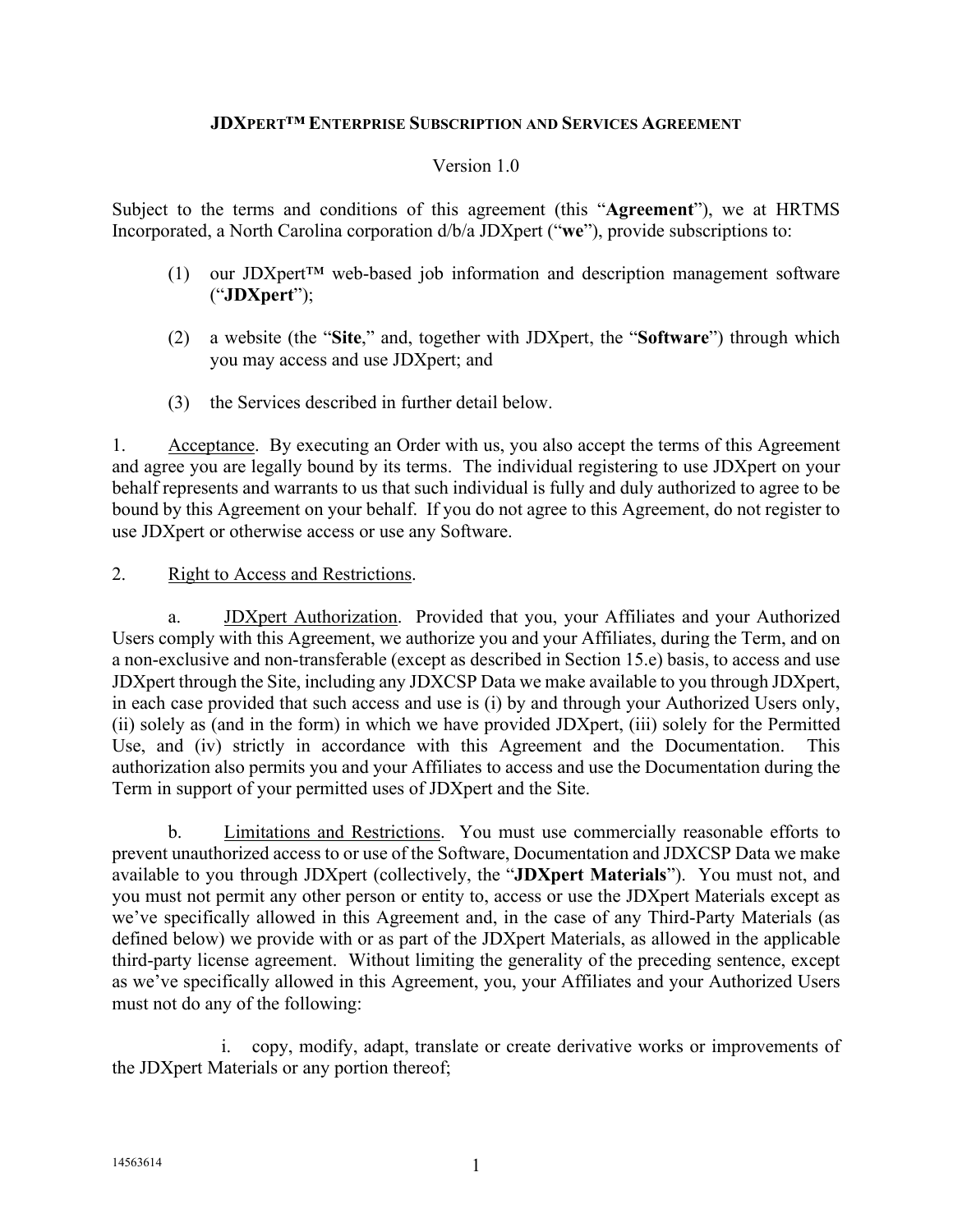ii. rent, lease, lend, sell, sublicense, assign, distribute, publish, transfer or otherwise make available the JDXpert Materials or any features or functionality of the JDXpert Materials to any other person or entity for any reason, including by making the JDXpert Materials available through any time-sharing, service bureau or software as a service arrangement;

iii. reverse engineer, disassemble, decompile, decode, adapt or otherwise attempt to derive, gain access to or discover the source code of the Software or the underlying structure, ideas, know-how, algorithms or methodology relevant to the Software;

iv. input, upload, transmit or otherwise provide to or through the Software any information or materials that are unlawful or that contain, transmit or activate any Harmful Code;

v. bypass, breach or disable any security device, copy control, digital rights management tool or other protection used by the JDXpert Materials;

vi. remove any proprietary notices from the JDXpert Materials;

vii. share an Authorized User's access credentials with any person or permit use of an Authorized User's access credentials by any person, other than the Authorized User with whom the access credentials are associated;

viii. attempt to gain unauthorized access to, damage, destroy, disrupt, disable, impair, interfere with or otherwise impede or harm in any manner (A) the JDXpert Materials, (B) the server on which the JDXpert Materials are stored, (C) any server, computer or database connected to the Software, or (D) our ability to provide services to any other person or entity;

ix. access or use the JDXpert Materials in any way that infringes, misappropriates or otherwise violates any intellectual property right, privacy right or other right of any third party, or that violates any applicable law or regulation;

x. access or use the JDXpert Materials for purposes of (A) developing, producing, marketing, distributing, licensing or selling any product or service that may compete with the JDXpert Materials, or (B) disclosing to our competitors, for any purpose, otherwise non-public information about the JDXpert Materials; or

xi. knowingly aid or assist any Affiliate, Authorized User or other person or entity in taking any of the actions prohibited by this Section [2.b.](#page-0-0)

c. Responsibility for Affiliates and Authorized Users. You will ensure your Affiliates' and Authorized Users' compliance with this Agreement and be responsible and liable to us for any act or omission of an Affiliate or Authorized User (or any other employee, contractor or agent under your control or direction or acting on your behalf) that would be a breach or violation of this Agreement had you performed the act or omission yourself.

3. Our Services.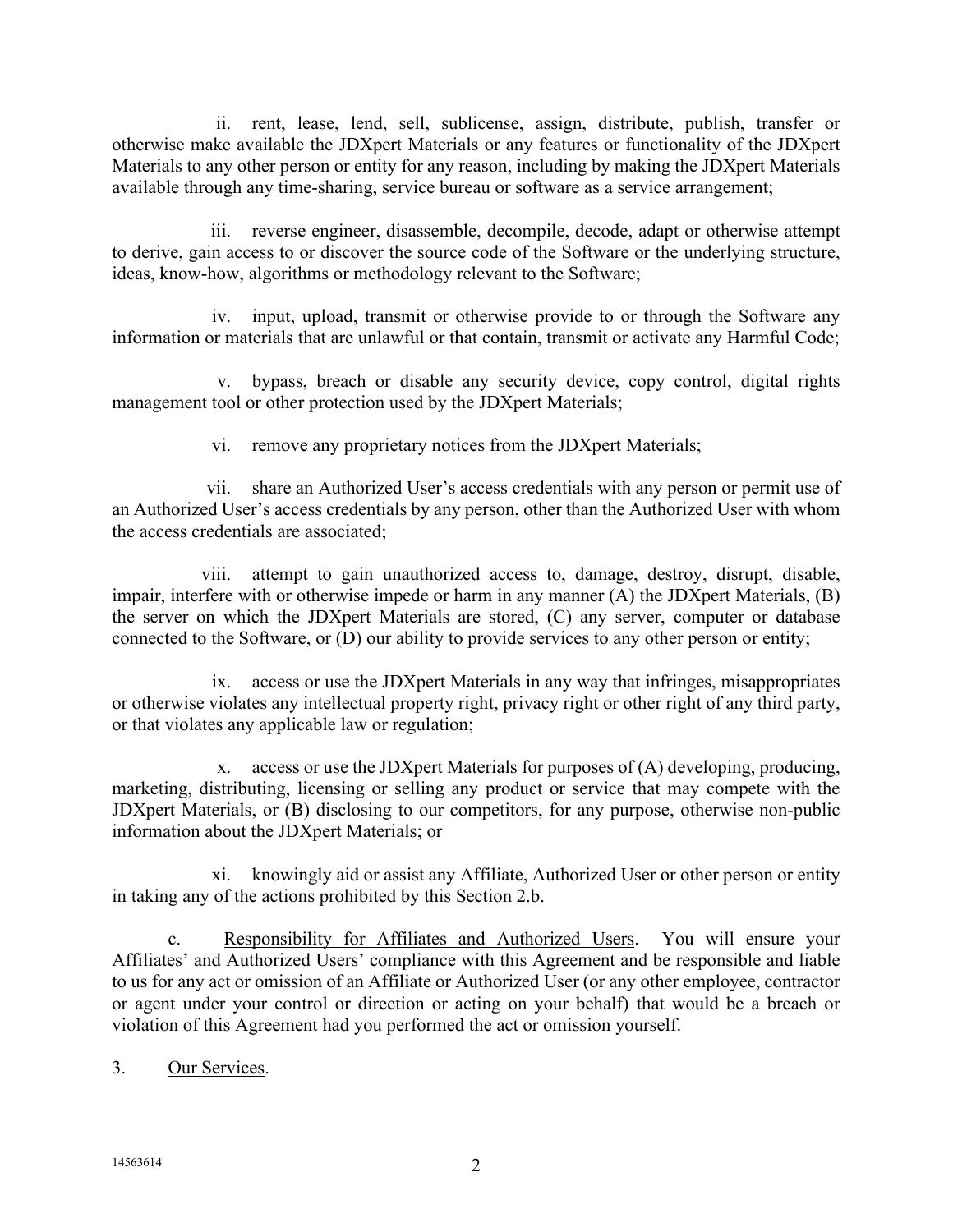a. Services – Generally. Provided that you, your Affiliates and your Authorized Users comply with this Agreement, we will provide to you the following services (the "**Services**") during the Term: (i) the hosting, management and back-end operation of JDXpert to make the same available for remote electronic access and use by you, your Affiliates and your Authorized Users through the Site in accordance with the authorizations granted above; (ii) the Support Services described in Section [4.a](#page-3-0) below; (iii) the Implementation Services described in Section [5](#page-5-0) below; and (iv) any other Services we expressly agree to provide in your Order or another Attachment to this Agreement.

b. Changes to the Software. We may make any changes to the Software (including, without limitation, the design, look and feel, functionality, content, material, information and/or services provided via the Software) that we deem necessary or useful to improve the Software or for any other reason, from time to time in our discretion. Such changes may include upgrades, bug fixes, patches, error corrections, modifications, enhancements, improvements and/or new features (collectively, "**Updates**"). All Updates shall be deemed a part of the Software governed by all the provisions of this Agreement pertaining thereto. If we make a change to the Software that has a material adverse effect on your operations, then you may notify us in writing of the material adverse effect and you may, immediately upon written notice to us, terminate this Agreement if we do not cure this condition within 30 days following receipt of your notice.

<span id="page-2-0"></span>c. Subcontractors. You understand and agree that we may, in our discretion, engage subcontractors to aid us in providing the Software and performing our Services under this Agreement, but we will remain liable to you for any act or omission by such subcontractors that would be a breach or violation of this Agreement. For example, we may use IBM Cloud, Amazon Web Services, Microsoft Azure, Google Cloud Platform and/or such other reputable hosting provider that implements and maintains commercially reasonable security programs, policies, procedures, controls and technologies (the "**Hosting Services Provider**") for cloud-based infrastructure and hosting and storage services for JDXpert, and such Hosting Services Provider will host and store certain portions of Your Data that is processed through JDXpert. You hereby specifically approve and consent to our use of a Hosting Services Provider in the manner described. Notwithstanding anything to the contrary in this Agreement, you further agree that we cannot guarantee or ensure the performance of any Hosting Services Provider to the terms of this Agreement, and remediation of a breach by a Hosting Services Provider is limited to the remedies specified the Hosting Services Provider's standard service agreement.

d. Suspension of Software Access. We may suspend or deny access to or use of all or any part of the Software to one or more of your Authorized Users, without any liability to you or others, if (i) we're required to do so by law or court order; or (ii) you have, your Affiliate has or your Authorized User (or any other employee, contractor or agent under your control or direction or acting on your behalf) has (A) accessed or used our Services or the JDXpert Materials in violation of this Agreement, (B) been involved in any fraudulent or unlawful activities relating to or in connection with our Services or the Software, or (C) otherwise failed to comply with this Agreement and have failed to cure such breach within 10 days after we provide written notice to you. Unless we have exercised our right to terminate this Agreement pursuant to Section [10.b,](#page-11-0) we will promptly restore access to the JDXpert Materials as soon as the applicable legal requirement or court order is lifted or the applicable breach or violation is cured. Our remedies in this Section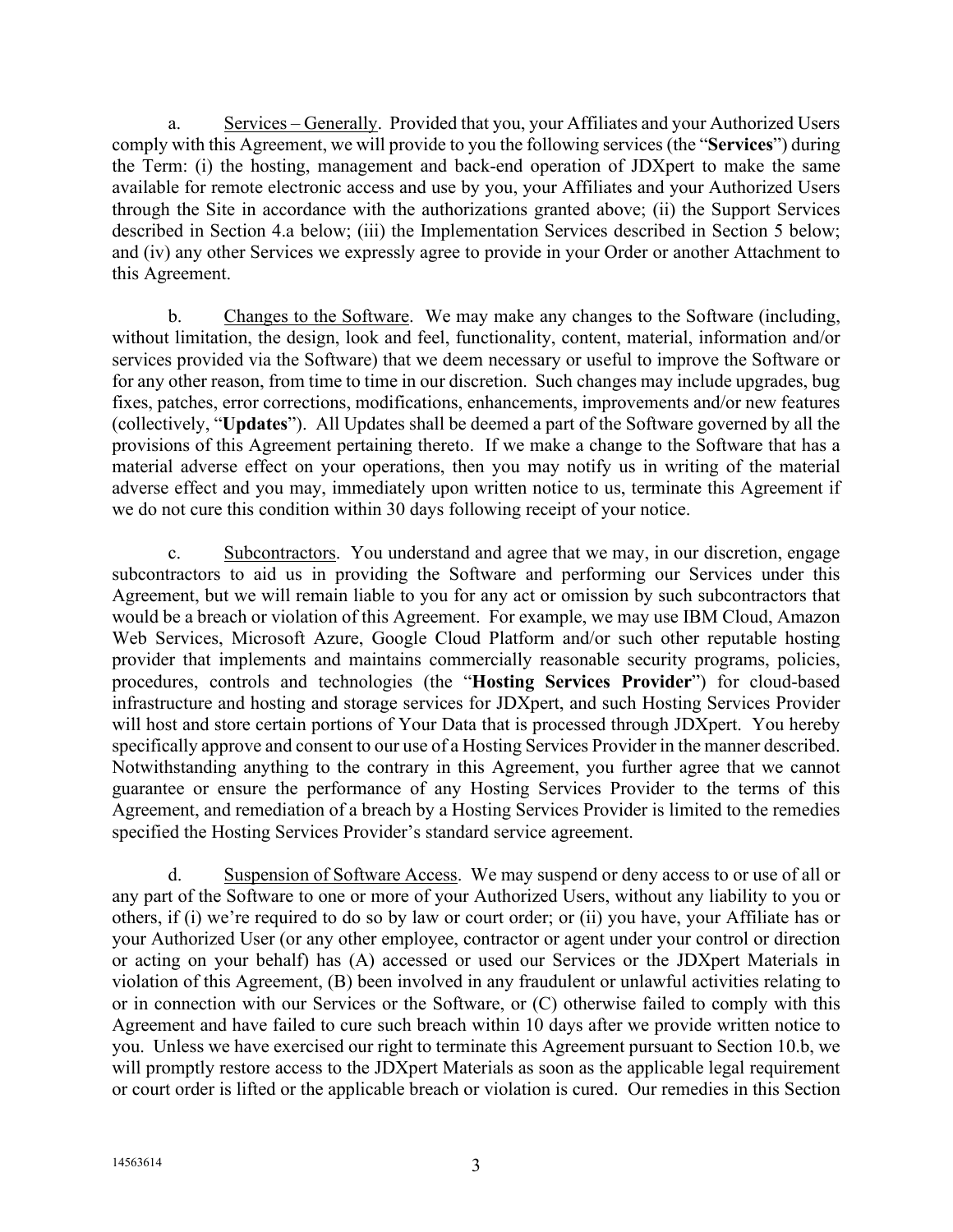are in addition to, and not in lieu of, our termination rights in Section [10.b](#page-11-0) or any other rights or remedies under this Agreement, at law or in equity.

### <span id="page-3-2"></span>4. Support Services and Uptime.

<span id="page-3-0"></span>a. Support Services. Provided that you, your Affiliates and your Authorized Users comply with this Agreement, during the Term we will provide customer support services to you and your Authorized Users via e-mail and telephone during our standard support hours (8:00 a.m. to 6:00 p.m., Eastern time, Monday through Friday, but excluding federal holidays) ("**Support Services**"). Support Services include the following:

i. access to knowledge-base content, FAQs, training videos and community forums hosted and made available generally to customers by us from time to time through the JDXpert learning management system;

ii. technical and operational assistance for the use of the Software, including responses to general, short-duration questions about the documented features and functionality of the Software and usage thereof, management of user accounts for Authorized Users, assistance with interpretation and use of the Documentation, and assistance with interpretation of error or warning messages appearing in dashboards or alerts, in each case to the extent such inquiries and requests cannot be resolved by the User Contact as described in Section [4.b](#page-3-1) below;

iii. attempts to respond and resolve any Availability failure or other reproducible failure of the Software to perform in accordance with the Documentation (each, an "**Error**"), in each case in accordance with Section [4.c](#page-4-0) below;

iv. case management to help track the status of any failures reported to us; and

v. periodically providing to you all Updates to the Software that we make generally available to all of our customers free of additional charge.

However, Support Services do not include (1) support for software or hardware that is not part of the Software (including support for any part of your equipment, products or technology infrastructure), (2) on-site dispatch of our personnel, (3) formal, comprehensive training of Authorized Users on use of the Software, (4) on-site or remote support to configure or customize the Software for you, or (5) performance of any other professional, implementation, configuration, consulting or advisory services (provided that items (3) through (5) may be separately provided Services to the extent expressly agreed to in your Order or another Attachment). You must provide all information and assistance that we reasonably request in connection with providing such Support Services. We reserve the right to charge you at an hourly rate (on a time-and-materials basis) for support services provided  $(x)$  outside of our normal support hours, or  $(y)$  in connection with a request we reasonably determine is outside the scope of the Support Services described above.

<span id="page-3-1"></span>b. User Contact for First-Tier Support. You will identify a system administrator or other employee (the "**User Contact**") trained in use of the Software who will provide first level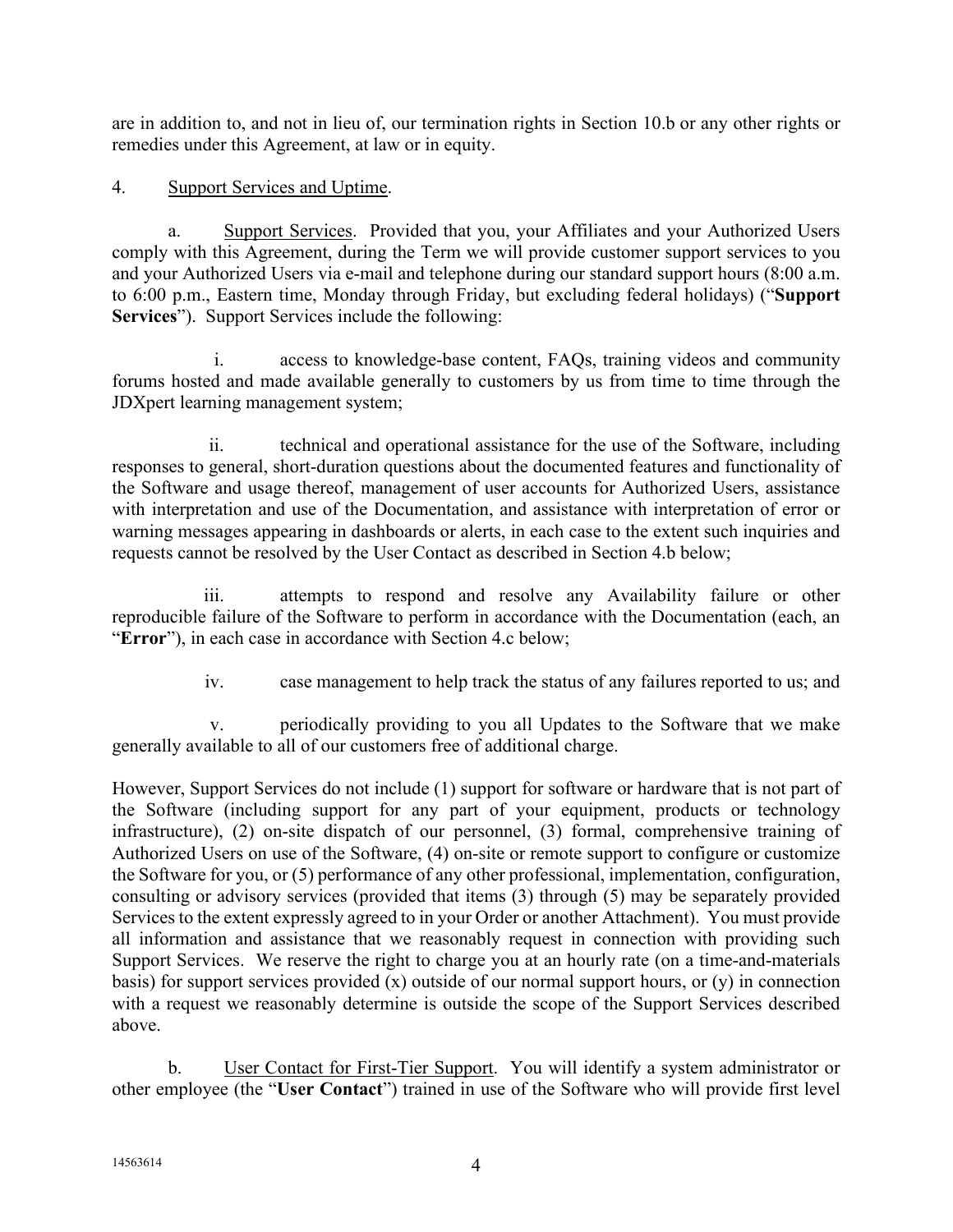technical support to your Authorized Users. First level technical support involves assisting Authorized Users with help concerning Software usage, understanding Software functionality, and verifying Software Errors reported by Authorization Users.

<span id="page-4-0"></span>c. Error Response Procedures. In the event of any Error in the Software reported by you to us in writing, the Error will be assigned a Severity Level by us and we will address the Error as follows:

i. Severity Level 1 means the Software is completely inoperable or inaccessible, there is no workaround and first level technical support could not resolve the problem. We will assign appropriate resources to resolve the Error, will use commercially reasonable efforts to resolve the Error as soon as possible, with a target resolution time of resolving the Error within two (2) standard support hours, and if needed will continue working during standard support hours until the Error is resolved.

ii. Severity Level 2 means that an Authorized User could not access or operate a critical portion of the Software's functionality, there is no workaround and first level technical support could not resolve the problem. We will assign appropriate resources to resolve the Error, will use commercially reasonable efforts to resolve the Error as soon as practicable, with a target resolution time of resolving the Error within six (6) standard support hours, and if needed will continue working during standard support hours until the Error is resolved.

iii. Severity Level 3 refers to all other Errors not included in Severity Level 1 or Severity Level 2 or Errors for which a workaround is available. We will use reasonable efforts to resolve such Errors in the next Update.

# d. JDXpert Availability.

<span id="page-4-1"></span>i. Provided that you, your Affiliates and your Authorized Users comply with this Agreement, during the Term we will make JDXpert Available for access and use by you, your Affiliates and your Authorized Users over the Internet through the Site 24 hours a day, seven days a week, with ninety-nine and one-half percent (99.5%) Availability (calculated on a minutes per month basis), excluding un-Availability as a result of any of the Exceptions described below (the "**Availability Requirement**").

ii. For purposes of this Agreement, JDXpert is "**Available**" if you are able to log in to JDXpert and access Your Data. For purposes of calculating the Availability Requirement, the following are "**Exceptions**," and JDXpert will not be considered un-Available in connection with any failure to meet the Availability Requirement or impaired ability of you, your Affiliates or your Authorized Users to access or use JDXpert that is due, in whole or in part, to: (A) access to or use of the Software not in accordance with this Agreement and the Documentation; (B) your, your Affiliate's or your Authorized User's Internet connectivity; (C) any Force Majeure Event; (D) any failure, interruption, outage or other problem with any software, hardware, system, network, or other technology infrastructure that was not provided by us or that is not part of our systems (including, for the avoidance of doubt, any failure, interruption, outage or other problem with the Hosting Services Provider or any Third-Party Materials); (E) scheduled downtime for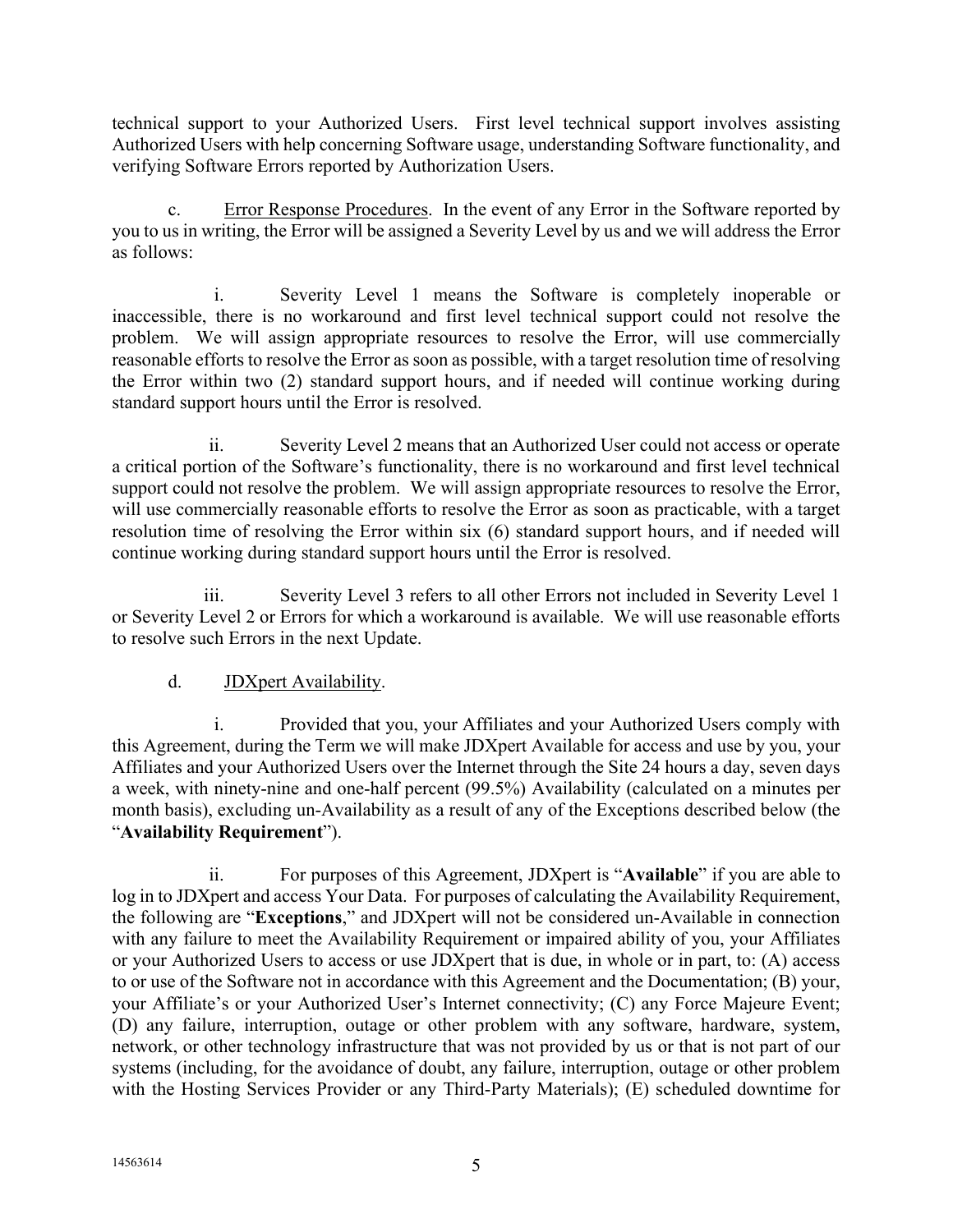routine maintenance of the Software (not to exceed ten hours per month) that occurs between 1:30 am and 3:30 am Eastern Time on weekdays and between noon and 4:00 pm Eastern Time on Saturdays; or (F) periods of time in which the parties have mutually agreed that unavailability is necessary (such as time for implementation of changes in the Software requested by you).

iii. If we fail to meet the Availability Requirement described above, we will credit you \$500.00 for each full percentage point by which the warranted Availability is missed in a given month, to be applied against the next payment due from you or refunded if outstanding upon termination or expiration of this Agreement; provided that the amount of such credit accumulating in any month shall not exceed one twelfth  $(1/12<sup>th</sup>)$  of the amount of the then-current annual subscription fee under your Order; provided, further, that you have submitted to us a written request for credit within ninety (90) days of the end of the calendar month in which the Availability failure occurred. In the event that the maximum credit is reached in any two consecutive months, you may terminate this Agreement upon written notice to us given within ninety (90) days of the end of the calendar month in which the second such consecutive Availability failure occurred and receive a Refund of Fees (as defined below). THE REMEDIES SET FORTH IN THIS SECTION [4.d.](#page-4-1)iii ARE YOUR EXCLUSIVE REMEDIES, AND OUR SOLE OBLIGATION AND LIABILITY TO YOU, FOR ANY FAILURE TO MEET THE ABOVE-DESCRIBED AVAILABILITY REQUIREMENT OR OTHER INTERRUPTION OR UNAVAILABILITY OF THE SOFTWARE DURING THE TERM.

### <span id="page-5-0"></span>5. Implementation Services.

a. Our Obligations. Provided that you, your Affiliates and your Authorized Users comply with this Agreement, we will perform the on-boarding, configuration and implementation services ("**Implementation Services**") that are mutually agreed upon by you and us and described in your Order or another Attachment. Following our final completion of the Implementation Services we will notify you and provide you with a period of up to two weeks to test and verify the Implementation Services have been completed in all material respects in accordance with the written specifications or acceptance criteria expressly set forth by you and us in the Order or Attachment, as applicable. If during this testing period you provide written notice to us that the Implementation Services have not been completed in the manner described in this Section, then we will promptly use commercially reasonable efforts to correct the non-conformities identified in your notice, and agree we will repeat this process until the Implementation Services have been completed in the manner described in this Section; otherwise, the Implementation Services will be deemed to be accepted at the conclusion of this testing period. You will provide reasonable assistance and information to us to assist us in resolving any identified non-conformities. You will not unreasonably withhold, condition or delay acceptance of the Implementation Services. For the avoidance of doubt, your acceptance of the Implementation Services does not relieve us of our obligation to maintain the Software during the Term as provided in Section [4](#page-3-2) above.

b. Your Responsibilities. In connection with our performance of the Implementation Services, you will: (i) reasonably cooperate with us in all matters relating to the performance of the Implementation Services; (ii) in a timely manner, provide all of Your Data reasonably necessary for us to complete such Services; (iii) respond promptly to our requests to provide direction, information, approvals, authorizations or decisions that are reasonably necessary for us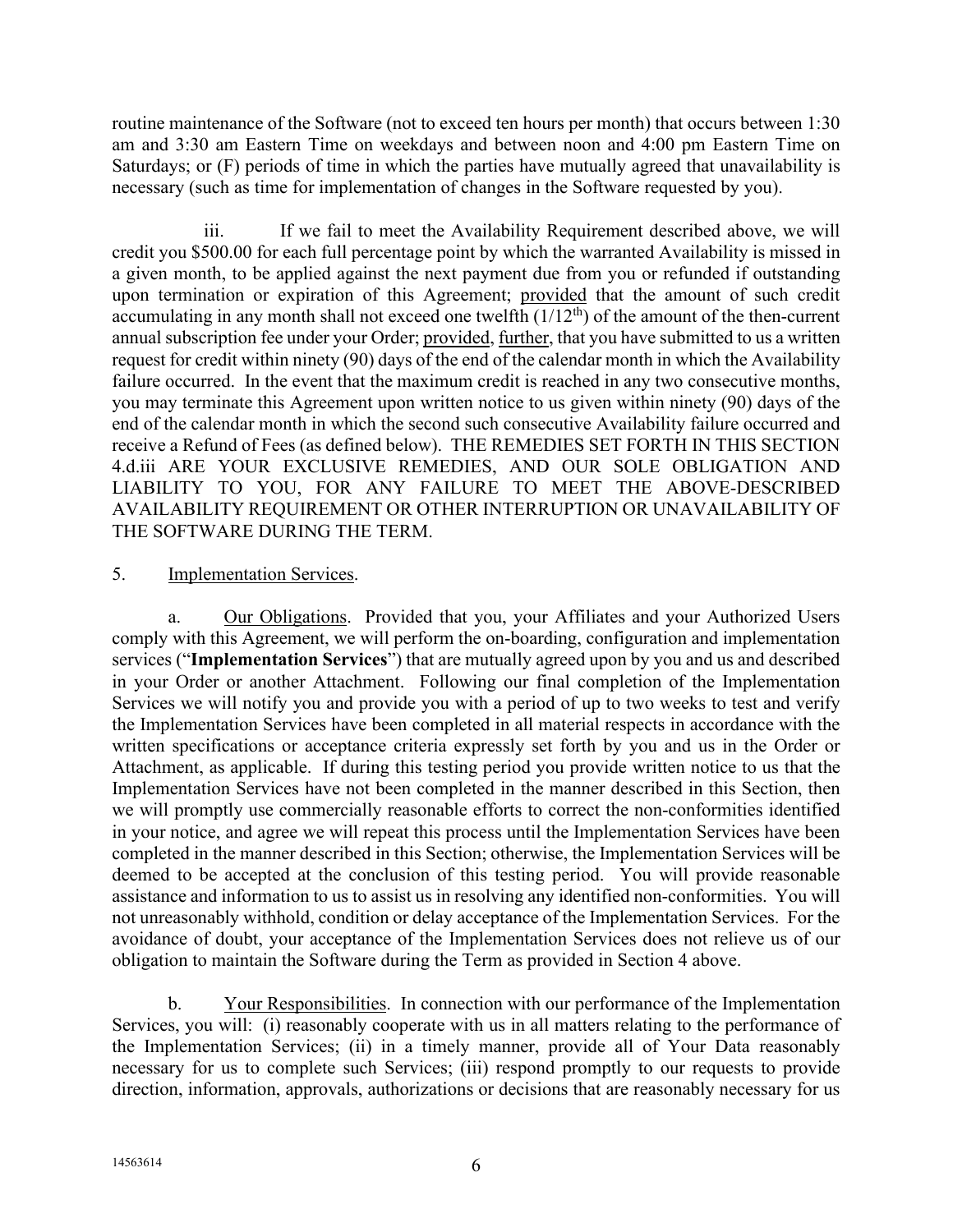to perform such Services in accordance with the Order or Attachment (as applicable); and (iv) perform those additional tasks and assume those additional responsibilities specified in the Order or Attachment (as applicable). You accept that our performance is dependent on your timely and effective satisfaction of the foregoing responsibilities.

c. Test Environment. Prior to commencement of Implementation Services or while Implementation Services are on-going, we will provide access to the Software in a staging (test) environment that you may use for familiarization, Authorized User training, inputting job descriptions and other forms of Your Data, and review and response to us regarding configuration of the Software for you and your Permitted Use under this Agreement. You understand and agree that this test instance of the Software shall be deemed a part of the Software and is governed by all the provisions of this Agreement pertaining thereto.

## <span id="page-6-0"></span>6. Confidentiality.

a. General. In connection with receiving or providing the JDXpert Materials and Services during the Term, each party (each, a "**Discloser**") may disclose to the other party (the "**Recipient**") the Discloser's proprietary or confidential information (collectively, "**Confidential Information**"). During the Term and thereafter the Recipient will not without the Discloser's written consent disclose Discloser's Confidential Information to any third party (other than our subcontractors as permitted in Section [3.c](#page-2-0) above) nor use the Discloser's Confidential Information for any purpose except for carrying out its obligations or exercising its rights under this Agreement. All non-public information related to our Software and the features, functionality and performance thereof are all our Confidential Information, Your Data is your Confidential Information, and the terms of this Agreement, your Order and any Attachment are the Confidential Information of both of us.

b. Exceptions. These restrictions will not restrict the use or disclosure of information disclosed by one party to the other that (i) is or becomes publicly known other than as a result of any act or omission by the Recipient or its employees or agents, (ii) is lawfully received by the Recipient from a third party not in a confidential relationship with the Discloser, or (iii) was already rightfully known by the Recipient prior to receipt thereof from the Discloser. Additionally, Recipient may disclose Discloser's Confidential Information to the extent it is legally compelled to do so pursuant to applicable law or the valid order of a court or governmental agency, provided that Recipient must first give the Discloser reasonable prior written notice to permit the Discloser to challenge or limit such required disclosure.

### <span id="page-6-1"></span>7. Data Security and Privacy.

a. Security Program. We will implement, maintain and adhere to a written data security program (including policies, procedures and risk assessments appropriate to the nature of Your Data processed by us) with administrative, technical, and physical measures designed to protect against Security Incidents. We will review and, as appropriate, revise our data security program at least annually.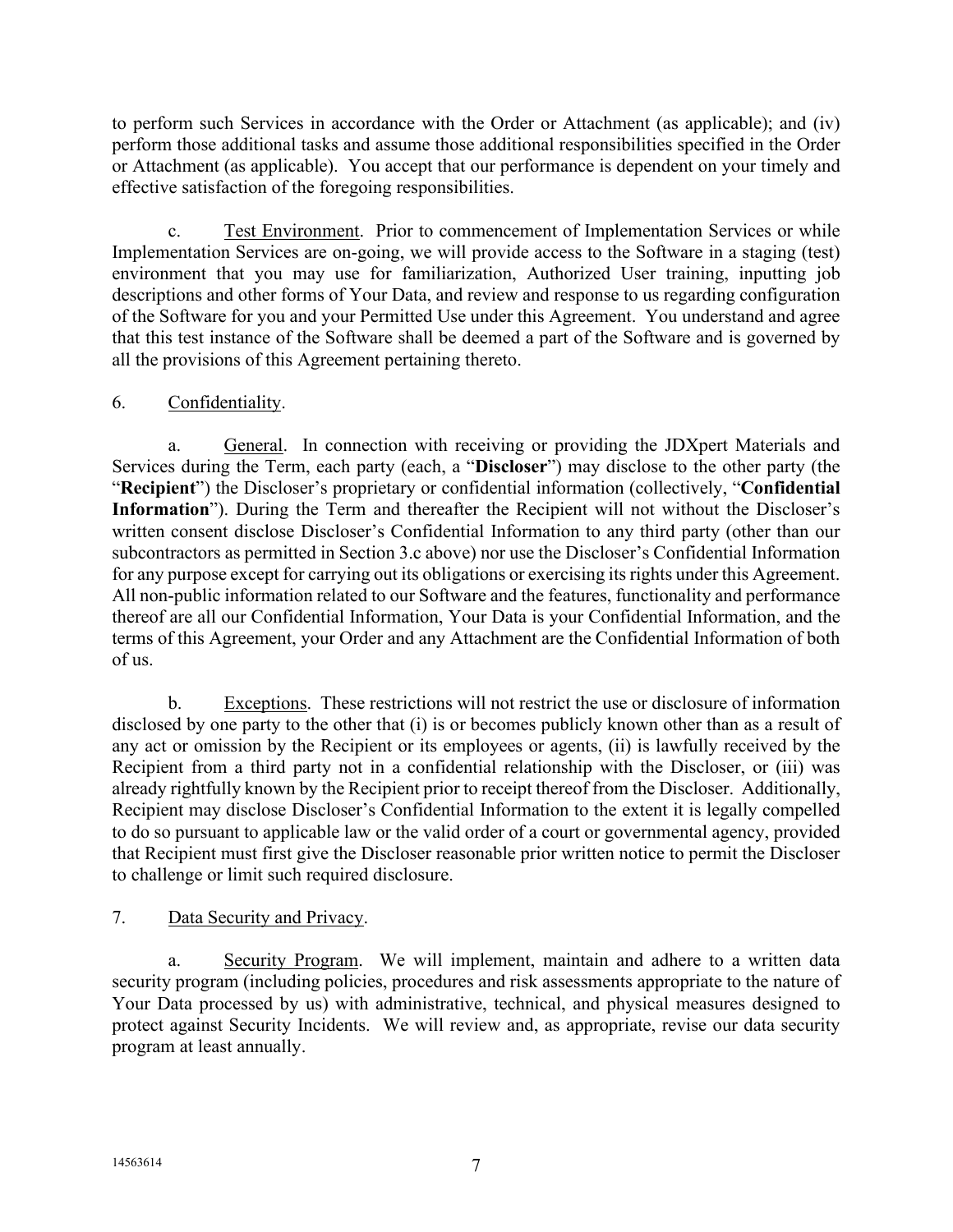b. Hosting Network and Security. The hosting network for the Software, on cloud server capacity leased from the Hosting Services Provider, is certified to ISO 27001, and SSAE 16/18, and follows the NIST 800-53 security standards and procedures. Our office/development network is isolated from the hosting network and follows industry standard security practices, including multi-factor authentication for user accounts. Updates to JDXpert and the Site are uploaded to the hosting network via secure file transfer protocol (SFTP) and/or HTTPS, and administration of the hosting network is conducted through temporary secure and encrypted connections. Upon your written request, we will arrange for you to receive a copy of the most recent AICPA SOC II, Type 2 report for the Hosting Services Provider network we use to provide the Software under this Agreement.

c. Harmful Code. We will maintain a commercially reasonable level of commercial anti-virus and Harmful Code protection on the Site and will otherwise maintain precautions to mitigate against Harmful Code consistent with generally-accepted industry standards. However, you are expected to have your own anti-virus and Harmful Code protection for your computers and networks connected to the Site.

d. Data Backup and Disaster Recovery. We will maintain or cause to be maintained commercially reasonable disaster avoidance procedures designed to safeguard Your Data, our processing capability and the availability of the Software, in each case throughout the Term and at all times in connection with our actual or required performance of the Services hereunder. Without limiting the foregoing, we will conduct or have conducted daily backups of Customer Data and perform or cause to be performed other periodic backups of Customer Data and store such backup Customer Data in a commercially reasonable location and manner. Upon expiration or termination of this Agreement, upon your written request, we will provide you with an electronic copy of the backed up version of Your Data in such machine readable format as is mutually agreed upon by you and us.

e. Return or Destruction of Your Data. At any time during the Term or within one year thereafter, at your written request, we will destroy or (at your election and expense) return all of Your Data in our possession and we will direct our subcontractors to do the same. Notwithstanding the foregoing, (i) we may retain one copy of Your Data as may be necessary or advisable in order to comply with any applicable, laws, regulations, or for purposes of defending or maintaining any legal or arbitral proceeding relating to this Agreement, and (ii) we will not be required to delete (A) Your Data subject to a "litigation hold" during the hold period or (B) Your Data in back-up, archival or electronic storage that is maintained in accordance with our security, back-up or data retention policies; provided that any retained copies of Your Data will continue to be protected and maintained in accordance with our obligations under this Agreement.

### f. Security Incident Procedures and Notification.

i. We will notify you in writing of any Security Incident without undue delay after becoming aware of the Security Incident. The notice will summarize in reasonable detail (to the extent known) the nature and scope of the Security Incident (including a description of any Personal Information affected) and the corrective action already taken or to be taken by us. The notice will be timely supplemented to the extent possible as reasonably requested by you.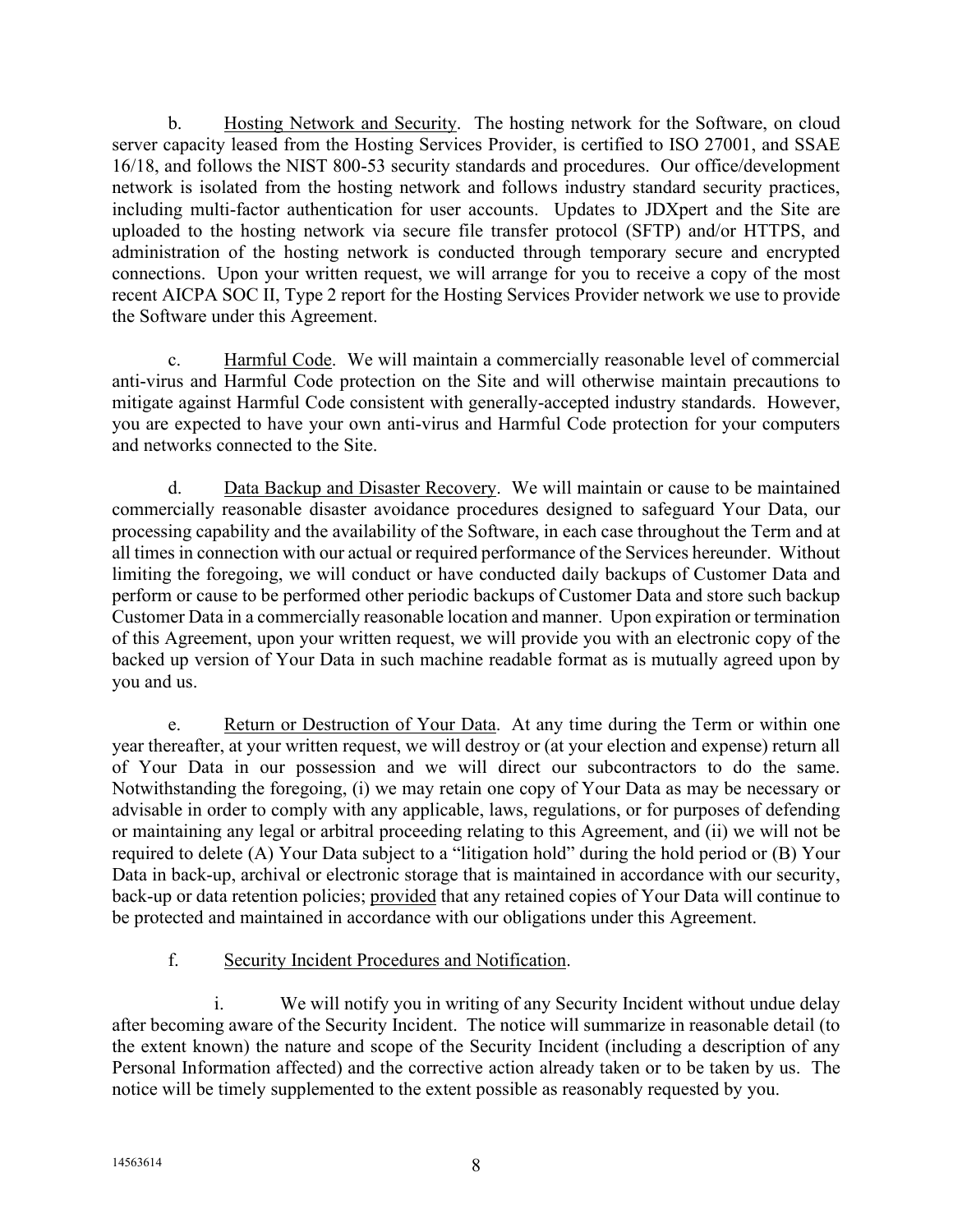ii. To the extent the Security Incident is a JDXpert-Caused Security/Privacy Incident, the following additional obligations will apply: Promptly following our notification to you, the parties will coordinate with each other as needed to investigate the Security Incident, and, without undue delay, we will deliver to you a root cause assessment and future incident mitigation plan with regard to the Security Incident. We will use diligent efforts to contain and counteract the Security Incident in a timely manner and prevent a recurrence of any such Security Incident. We will maintain and preserve all documents, records, and other data related to the Security Incident as required by applicable law and good industry practice. We will perform or take any other actions required of us to comply with Data Privacy Laws as a result of the Security Incident and reasonably cooperate with you in your efforts to do the same.

g. Data Privacy. We will store, use and otherwise process any of Your Data that constitutes "personal information," "personal data" or "personally identifiable information" as defined in applicable laws (collectively "**Personal Information**") in all material respects in accordance with all applicable laws relating to the privacy and protection of Personal Information ("**Data Privacy Laws**"), including but not limited to the California Consumer Privacy Act of 2018 and its implementing regulations (as amended, restated or supplemented from time to time, "**CCPA**"). We will not access, use, handle, maintain, process, dispose of, or disclose Personal Information other than as permitted or required under this Agreement or Data Privacy Laws. We will limit dissemination of Personal Information to our employees and subcontractors who (i) need to know the information to enable us to perform our obligations or exercise our rights under this Agreement, and (ii) are bound by confidentiality obligations substantially equivalent to those provided for in this Agreement. We will cooperate with you as may be reasonably required to enable you to comply with Data Privacy Laws, including by reasonably assisting you in complying with individuals' rights in regards to their Personal Information under Data Privacy Laws. In furtherance of the foregoing, based on the data that you will process using the Software or otherwise provide to us, if and to the extent Data Privacy Laws require additional clauses to be executed by us beyond those set forth in this Agreement, then you must notify us in writing of such requirement and we will in good faith review, negotiate and consider adding such clauses as an addendum to this Agreement. In the absence of such notice you represent and warrant that no additional clauses are required.

<span id="page-8-0"></span>h. CCPA Compliance. You and we both agree that you are a business and we are a service provider under the CCPA. During the Term and thereafter, we will: (i) not retain, use or disclose personal information for any purpose (including any commercial purpose) other than for the specific purpose of providing the Software and performing the Services contemplated by this Agreement; (ii) not retain, use or disclose personal information outside of the direct business relationship between you and us; and (iii) not sell the personal information to any third parties. We certify that we understand and will comply with the restrictions, duties and obligations set forth in this Section [7.h.](#page-8-0) In the event that any consumer makes a request directly to us with respect to exercising its privacy rights under the CCPA, we will promptly notify you and provide you with a copy of the consumer request, inform the consumer that the consumer's request cannot be acted upon because the request has been sent to a service provider, provide you with a copy of such response, and reasonably cooperate with you in your efforts to respond and act on the consumer's request in accordance with the requirements of the CCPA, in each case unless legally prohibited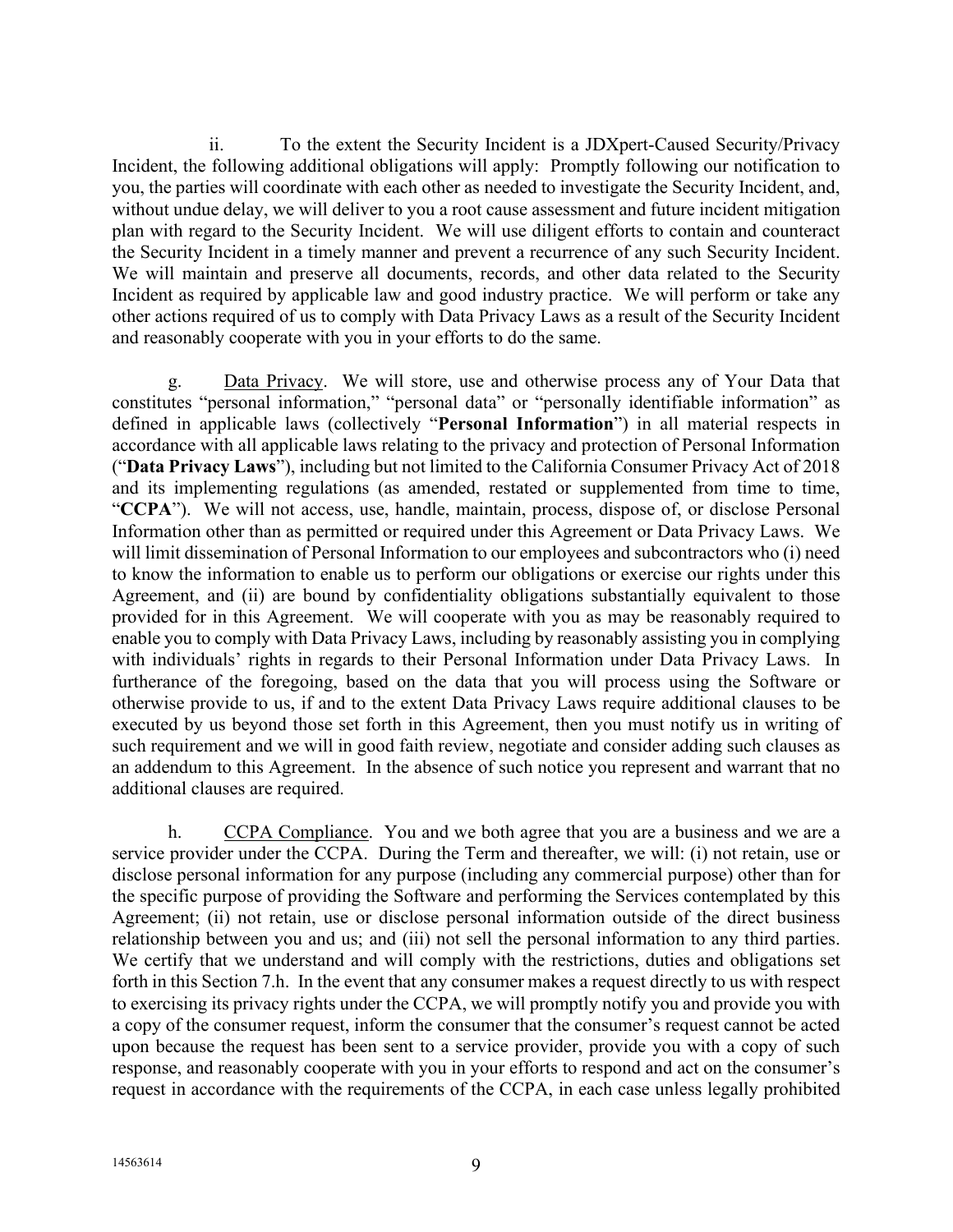from doing so. As permitted and provided by CCPA, nothing in this Section [7.h](#page-8-0) will prohibit us from retaining, using or disclosing the personal information in connection with: (z) retaining or employing another service provider as a subcontractor, provided the subcontractor meets the requirements for a service provider under the CCPA; (y) our internal use to build or improve the quality of our Software or Services, provided that the use does not include building or modifying household or consumer profiles for use in providing services to another business, or correcting or augmenting data acquired from another source; (x) detecting data security incidents, or protecting against fraudulent or illegal activity; (w) complying with applicable laws; (v) complying with a civil, criminal or regulatory inquiry, investigation, subpoena, or summons by governmental authorities; (u) cooperating with law enforcement agencies concerning conduct or activity that you, we or a third party reasonably and in good faith believes may violate applicable law; or (t) exercising or defending legal claims. For the purposes of this Section [7.h,](#page-8-0) the terms "business," "commercial purpose," "consumer," "personal information," "processing," "sell" and "service provider" shall have the meanings given to such terms in CCPA.

i. No Sensitive Data. You understand and accept that the Software and our other systems and networks are not designed or intended for the storage, processing or protection of Sensitive Data and may not provide adequate or legally-required security or other protections for Sensitive Data. Therefore, notwithstanding anything to the contrary in this Agreement, we will have no responsibility or liability for any Sensitive Data that you, your Affiliate, your Authorized Users or any other employee, contractor or agent under your control or direction or acting on your behalf may voluntarily choose to input into the Software or otherwise provide to us in connection with the Services or our performance under this Agreement. For the purposes of this Agreement, "**Sensitive Data**" means the following: "protected heath information" within the meaning of the Health Insurance Portability and Accountability Act; credit card, debit card or other payment card information; financial account information of any kind; identity numbers issued by any government agency such as driver's license number, Social Security number or passport number; the results of background checks; passwords or other access credentials that would or could be used to access any personal accounts (other than passwords and/or access credentials used by Authorized Users to log in to and access the Software which shall not be excluded as a result of this provision); biometric information or genetic data.

### <span id="page-9-0"></span>8. Fees and Payment.

a. Fees. You will pay to us the fees and charges described in your Order or an Attachment (the "**Fees**") in accordance with the Order or Attachment (as applicable) and this Section [8.](#page-9-0) In addition, unless otherwise specified in your Order, in each renewal term all Software subscription Fees may, in our discretion, be increased for the renewal term (i) by up to seven percent (7%) above the Fees prevailing in the immediately prior initial term or renewal term (in addition to any increases in pricing corresponding to any changes in usage or other pricing parameters) without additional notice to you, or (ii) by a greater amount if we notify you of the pending Fee increase at least 60 days prior to the commencement of the upcoming renewal. All purchases are final, all payment obligations are non-cancelable and (except as otherwise expressly provided in this Agreement or in your Order or the applicable Attachment) all Fees once paid are non-refundable.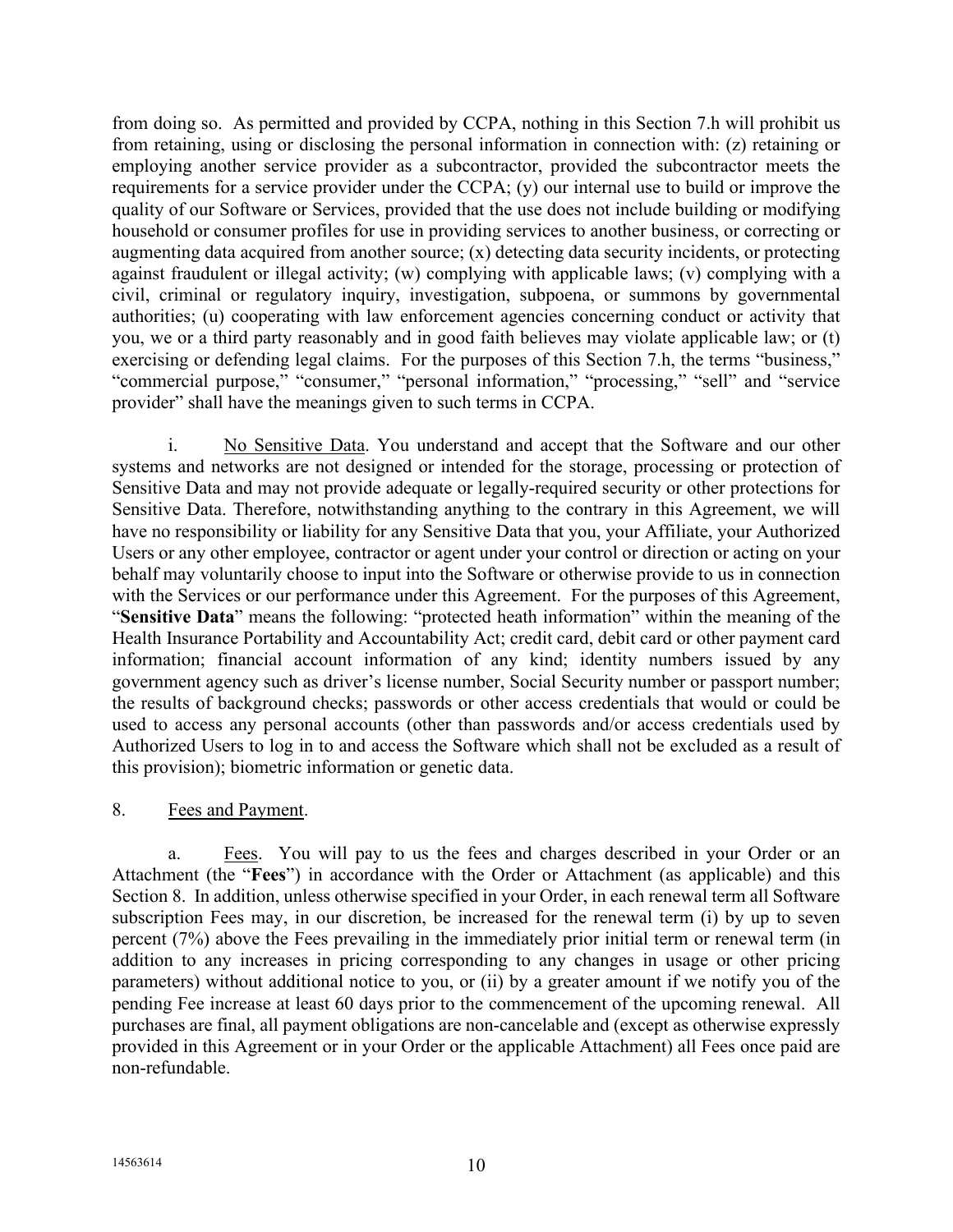b. Taxes. Our Fees do not include taxes and similar assessments. We will pass along to you the cost of any sales and excise (and other similar) taxes, duties and charges of any kind imposed by a governmental authority on amounts payable under this Agreement, other than taxes imposed on our income. If any such amounts are owed to a governmental authority, we will calculate the amount of the obligation and include this on your bill or invoice, and we will remit those amounts to the applicable authority. If you are exempt from such taxes, you must provide us with a true, up-to-date and complete copy of your direct pay permit or exemption certificate.

Payment. You will make all payments in US dollars. Invoiced amounts are due 30 days from the invoice date. You are responsible for providing complete and accurate billing and contact information and notifying us of any changes to that information.

### <span id="page-10-2"></span>9. Ownership and Intellectual Property Rights.

a. JDXpert Materials. You acknowledge and agree that we (or the respective rights holders in any Third-Party Materials) own all right, title and interest in and to the JDXpert Materials (for the avoidance of doubt excluding any of Your Data or Confidential Information), including all associated features, functionality, software, content, materials and services made available thereon by us, including all new versions, Updates, configurations, revisions, derivative works, improvements and modifications of the foregoing, the look and feel, ideas, algorithms, methods and concepts underlying or embedded in the foregoing and all related intellectual property rights (collectively, the "**JDXpertIP**"). We are not granting you any right, license or authorization with respect to the JDXpert IP except as we've specifically provided in Section [2](#page-0-1) above. We and the respective rights holders in any Third-Party Materials reserve all other rights in and to the JDXpert IP.

<span id="page-10-1"></span>b. Content Library and JDXCSP. As an authorized user of JDXpert, you will be provided with access to a content library of sample job descriptions (the "**Content Library**") that you may use with JDXpert to develop individual job descriptions for your own internal use. You may not download or export information from the Content Library for any other purpose. A portion of the Content Library consists of crowd-sourced contributions of job description elements ("**JDXCSP Data**") from you and other authorized users of JDXpert that participate in the JDXpert Content Sharing Program ("**JDXCSP**"). JDXCSP content is available pursuant to and subject to the terms and conditions of the JDXCSP Guidelines, available at https://jdxpert.com/jdxcsp/ and which form a part of and are incorporated into this Agreement by reference.

<span id="page-10-0"></span>c. Your Data. As between you and us, you are and will remain the sole and exclusive owner of all right, title and interest in and to all of Your Data, including all intellectual property rights relating to Your Data, subject to the rights you grant to us in this Section [9.c.](#page-10-0) You grant to us and our subcontractors all such rights and permissions in or relating to Your Data as are necessary to: (i) perform the Services and provide the Software during the Term; and (ii) enforce this Agreement and exercise our rights and perform our obligations under this Agreement.

d. Publicity Rights. During the Term, you agree that we may, without separate written consent from you, include your name, trademarks and logos on our website and in other sales and marketing materials in order to factually identify you as a current customer.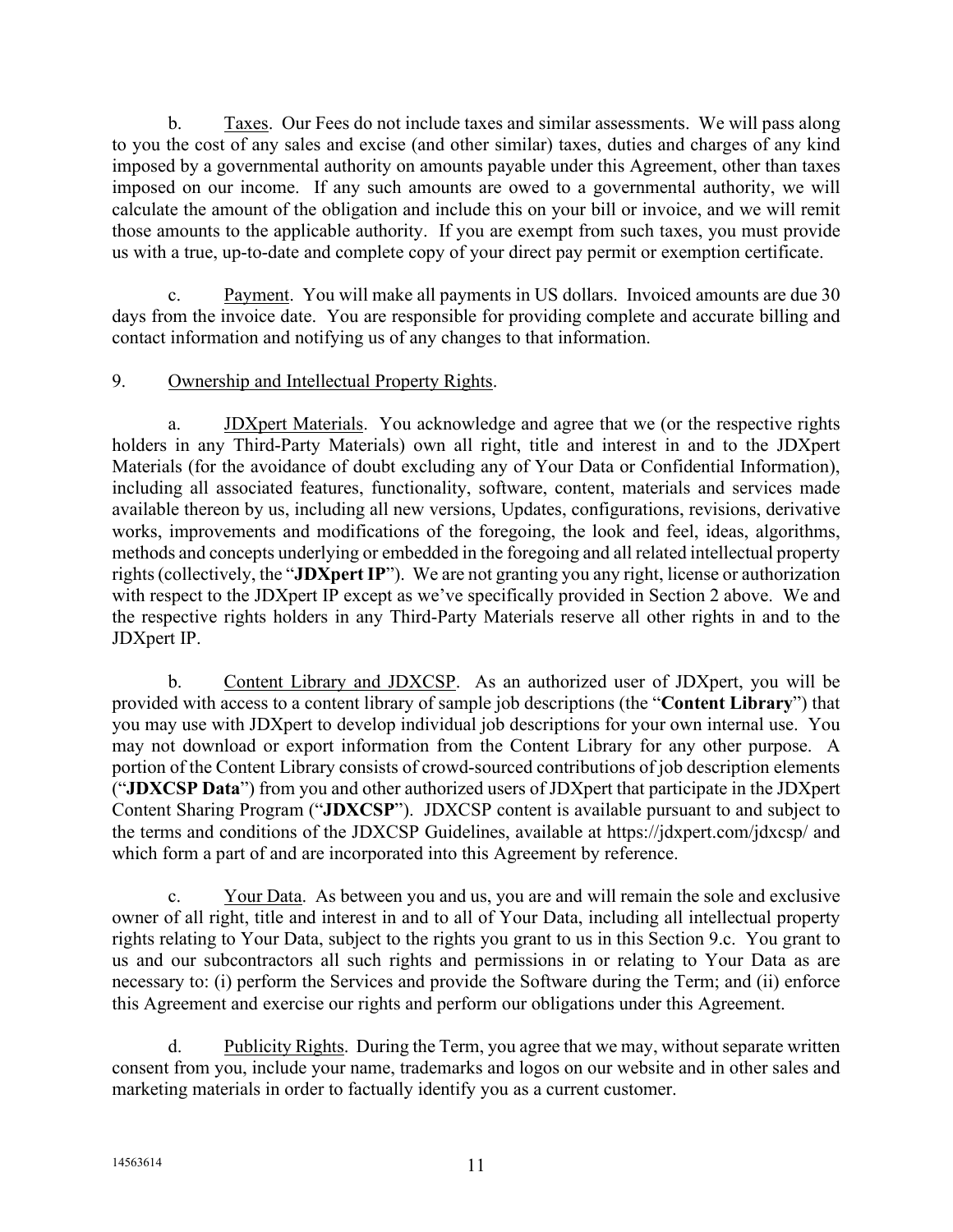e. Third-Party Materials. Notwithstanding any contrary term in this Agreement, the Software may contain or be provided with open source software components and/or other software owned by third parties ("**Third-Party Materials**"), each of which has its own copyright and its own applicable license terms and conditions. You and your Affiliates will have the right to directly license any such open source software from the owner thereof, and will be licensed the right hereunder to use any other third-party software, in each case under the terms and subject to the conditions of the applicable open source license or other license terms and conditions and/or copyright notices that can be found in the information provided by us in the Documentation or in any "Third-Party Licenses ReadMe" file or similar file located in the installation directory for the applicable software (rather than the terms of this Agreement).

### 10. Term and Termination.

a. Term; Renewal. The initial term of this Agreement commences on the first date you accept this Agreement in accordance with Section [1](#page-0-2) above and continues for the period specified in your Order as the "Initial Term" (the "**Initial Term**"). Thereafter, unless otherwise specified in your Order, this Agreement will automatically renew for successive periods equal to the length of the "Renewal Period" specified in the Order (each, a "**Renewal Period**"), unless one party provides written notice to the other of its intent not to renew at least 30 days prior to the end of the then-current Initial Term or Renewal Period. The Initial Term and each Renewal Period (if any) are referred to in this Agreement collectively as the "**Term**."

<span id="page-11-0"></span>b. Termination. In addition to any other termination rights described in this Agreement, this Agreement may be terminated prior to the end of the Term at any time by either party, effective when that party provides written notice to the other, if the other party materially breaches this Agreement and such breach (i) remains uncured 30 days after the non-breaching party provides the breaching party with written notice regarding such breach, or (ii) is the second (or higher ordinal) breach of the limitations and restrictions in Section [2.b.](#page-0-0)

<span id="page-11-1"></span>c. Effect of Termination. The exercise of any right of termination under this Agreement will not affect any rights of either party (including rights to payment) that have accrued prior to the effective date of termination and will be without prejudice to any other legal or equitable remedies to which a party may be entitled. If this Agreement is terminated or expires, then: (i) all rights, licenses and authorizations granted by one party to the other (other than rights to JDXCSP Data that survive termination of this Agreement in accordance with Section [9.b\)](#page-10-1) will immediately terminate, (ii) we may disable your, your Affiliates' and your Authorized Users' access to the JDXpert Materials, and (iii) we each will cease all use of the other party's Confidential Information and (at such other party's request) promptly destroy or return all of the other party's Confidential Information.

<span id="page-11-2"></span>d. Surviving Terms. Sections [6](#page-6-0) (Confidentiality), [7](#page-6-1) (Data Security), [9](#page-10-2) (Intellectual Property Rights), [10.c](#page-11-1) (Effect of Termination), [12](#page-13-0) (Indemnification), [13](#page-14-0) (Limitations of Liability), [15](#page-15-1) (Miscellaneous), [16](#page-17-0) (Definitions) and this Section [10.d](#page-11-2) will survive any expiration or termination of this Agreement.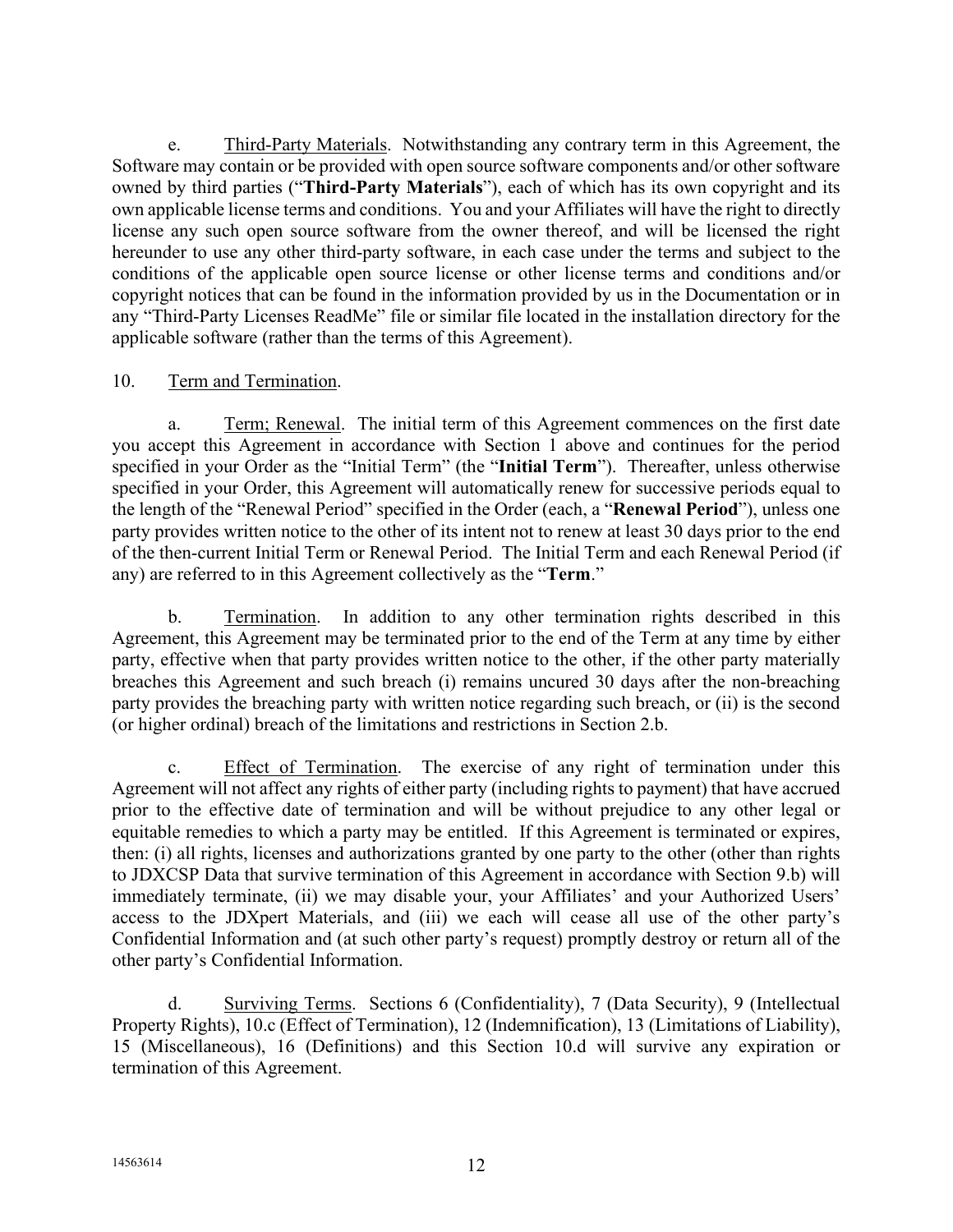#### <span id="page-12-3"></span>11. Representations and Warranties.

<span id="page-12-0"></span>a. By You Regarding Your Data. You represent and warrant that: (i) your, your Affiliates' and your Authorized Users' collection and use of all of Your Data (including your choice to upload and process Your Data to and through the Software as contemplated in this Agreement) and your Confidential Information is consistent with your own privacy policy and your license agreements and other agreements with third parties; (ii) you either own, or have all rights, permissions and consents that are necessary to store, use and process, and to permit us, our subcontractors and the Software to store, use and otherwise process as contemplated in this Agreement, all of Your Data and your Confidential Information; (iii) our and our subcontractors' access to and storage, use and other processing of Your Data and your Confidential Information (including all personal data included in Your Data and your Confidential Information) as contemplated by this Agreement does not and will not violate any applicable law, rule or regulation or infringe, misappropriate or otherwise violate any intellectual property right, privacy right or other right of any third party. You will defend us from and against any Claims brought by a third party, and you will indemnify and hold us harmless from any Losses associated with such third party Claims, in each case to the extent the same are based on allegations that you, your Affiliate, your Authorized Users or any other employee, contractor or agent under your control or direction or acting on your behalf have breached any representation or warranty in this Section [a](#page-12-0)

<span id="page-12-2"></span>b. By Us Regarding Our Services. We warrant that we will perform all Services in a professional and workmanlike manner, using adequate resources and appropriately qualified personnel, and consistent with generally-accepted standards of quality in our industry. If we breach this warranty, we will promptly re-perform the non-conforming Services at no additional cost to you.

<span id="page-12-1"></span>c. By Us Regarding Our Software. We warrant that the Software will at all times during the Term substantially conform in all material respects to its Documentation and the written specifications expressly set forth by you and us in your Order. However, the warranty in this Section does not apply to any non-conformance resulting from: (x) use of the Software in a manner inconsistent with this Agreement or its Documentation, (y) the operation of or access to your, your Affiliate's or a third party's system or network, or (z) Your Data or any Third-Party Materials.

d. Remedy for Breach of Software Warranty. If we breach the warranty set forth in Section [11.c,](#page-12-1) we will, at our sole option and expense, take any of the following steps to remedy such breach: (i) modify, fix or correct the Software to remedy such non-conformity; (ii) replace the non-conforming portion of the Software, as applicable, with functionally equivalent software; or (iii) if the remedies in clauses (i) and (ii) are not feasible by commercially reasonable standards, terminate this Agreement and promptly refund to you on a *pro rata* basis the share of any Software subscription fees prepaid by you for the future portion of the applicable subscription term that would have remained but for such termination (a "**Refund of Fees**"). If we do not cure a warranty breach or terminate this Agreement as permitted by the immediately preceding sentence within 30 days after our receipt of written notice of such breach, you will have the right to terminate this Agreement and we will promptly provide to you a Refund of Fees.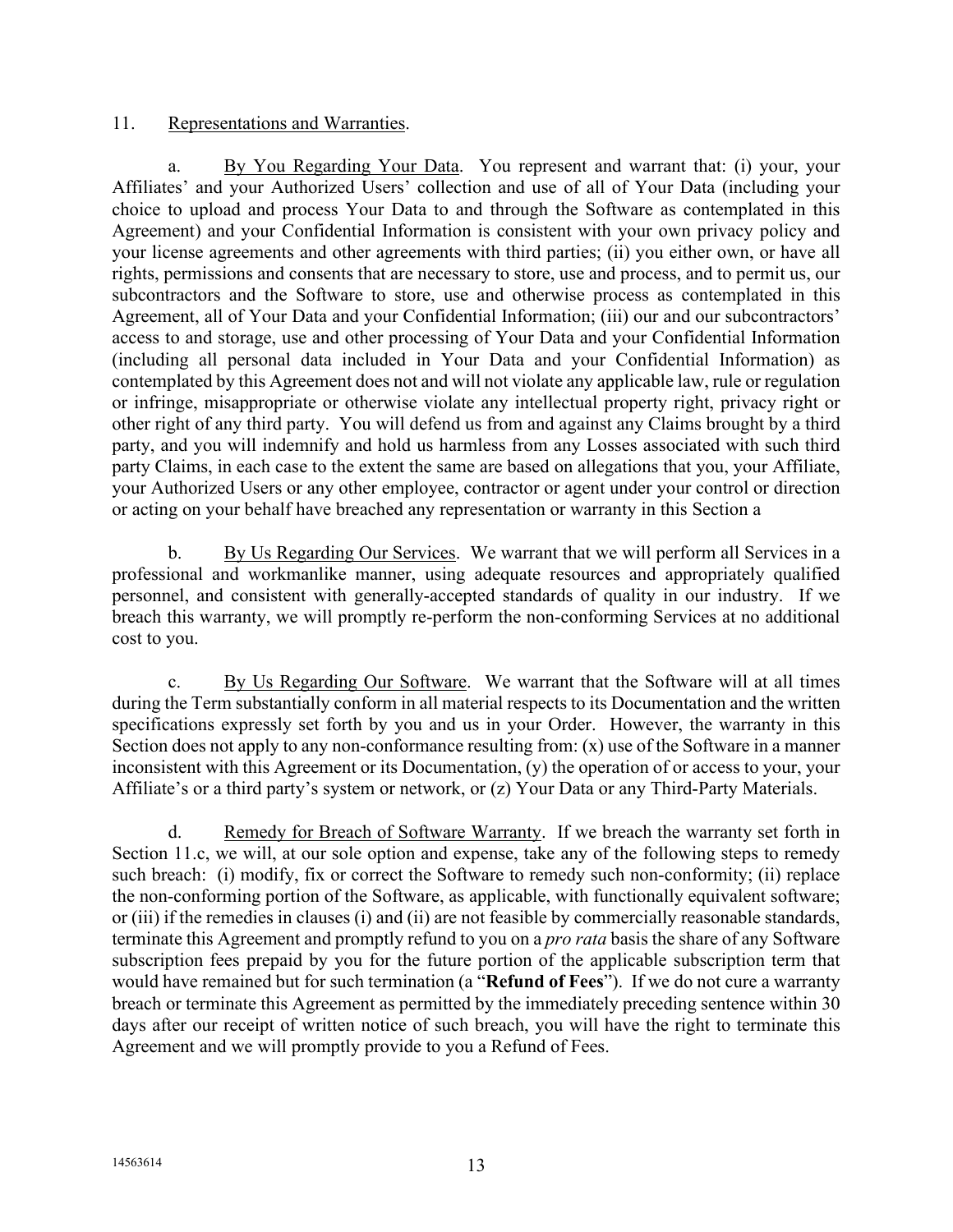e. Disclaimer of Warranties. EXCEPT FOR THE EXPRESS LIMITED WARRANTIES IN SECTIONS [11.b](#page-12-2) AND [11.c](#page-12-1) AND THE AVAILABILITY REQUIREMENT SET FORTH IN SECTION [4.d](#page-4-1) ABOVE, ALL SERVICES AND THE JDXPERT MATERIALS ARE PROVIDED ON AN "AS IS" AND "AS AVAILABLE" BASIS AND WE HEREBY DISCLAIM ALL OTHER WARRANTIES, WHETHER EXPRESS, IMPLIED, STATUTORY OR OTHER, INCLUDING ALL IMPLIED WARRANTIES OF MERCHANTABILITY, FITNESS FOR A PARTICULAR PURPOSE, TITLE AND NON-INFRINGEMENT. WITHOUT LIMITING THE FOREGOING, AND EXCEPT FOR THE AVAILABILITY REQUIREMENT SET FORTH IN SECTION [4.d](#page-4-1) ABOVE, NEITHER WE NOR ANYONE ASSOCIATED WITH US REPRESENTS OR WARRANTS THAT THE JDXPERT MATERIALS WILL BE ACCURATE, RELIABLE, ERROR-FREE OR UNINTERRUPTED, THAT DEFECTS WILL BE CORRECTED OR THAT THE JDXPERT MATERIALS WILL OTHERWISE MEET YOUR NEEDS OR EXPECTATIONS.

#### <span id="page-13-0"></span>12. Indemnification.

<span id="page-13-1"></span>a. By Us. We will defend you from and against any Claims brought by a third party, and will indemnify and hold you harmless from any Losses associated with such third party Claims, in each case to the extent the same are based on: (i) allegations that the Software or your use thereof (excluding Your Data or Confidential Information) infringe any U.S. patent, copyright or trademark of such third party, or misappropriate the trade secret of such third party (each, an "**Infringement Claim**"); (ii) our fraud, gross negligence or willful misconduct; (iii) our breach of our confidentiality obligations in Section [6](#page-6-0) above; (iv) a JDXpert-Caused Security/Privacy Incident; or (v) personal injury (including death) or damage to tangible personal property caused by our negligent or more culpable conduct.

b. Exclusions from Infringement Claims. Notwithstanding the foregoing, we will have no liability or obligation with respect to any Infringement Claim to the extent based upon or arising out of: (i) access to or use of the Software in combination with any hardware, system, software, network or other materials or service not provided by us (or authorized in the Documentation or otherwise in writing by us); (ii) modifications or configurations made to the Software by anyone other than us or a party acting under our direction without our prior written consent; (iii) JDXCSP Data; (iv) Third-Party Materials; or (v) any action taken by you, your Affiliate or any Authorized User relating to use of the Software that violates this Agreement.

c. Mitigation for Infringement Claims. If the Software is, or in our opinion is likely to be, the subject of an Infringement Claim, or if your, your Affiliate's or any Authorized User's use of the Software is enjoined or threatened to be enjoined, we will, at our option and our sole cost and expense: (i) obtain the right for you to continue to use the allegedly infringing Software as contemplated by this Agreement, (ii) modify or replace the allegedly infringing Software to make such Software (as so modified or replaced) non-infringing, without causing a material loss of features or functionality, or (iii) if the remedies in clauses (i) and (ii) are not feasible within commercially reasonable standards, then we may terminate this Agreement upon written notice and without any liability to you and we will promptly refund to you on a *pro rata* basis the share of any Software subscription fees prepaid by you for the future portion of the applicable subscription term that would have remained but for such termination.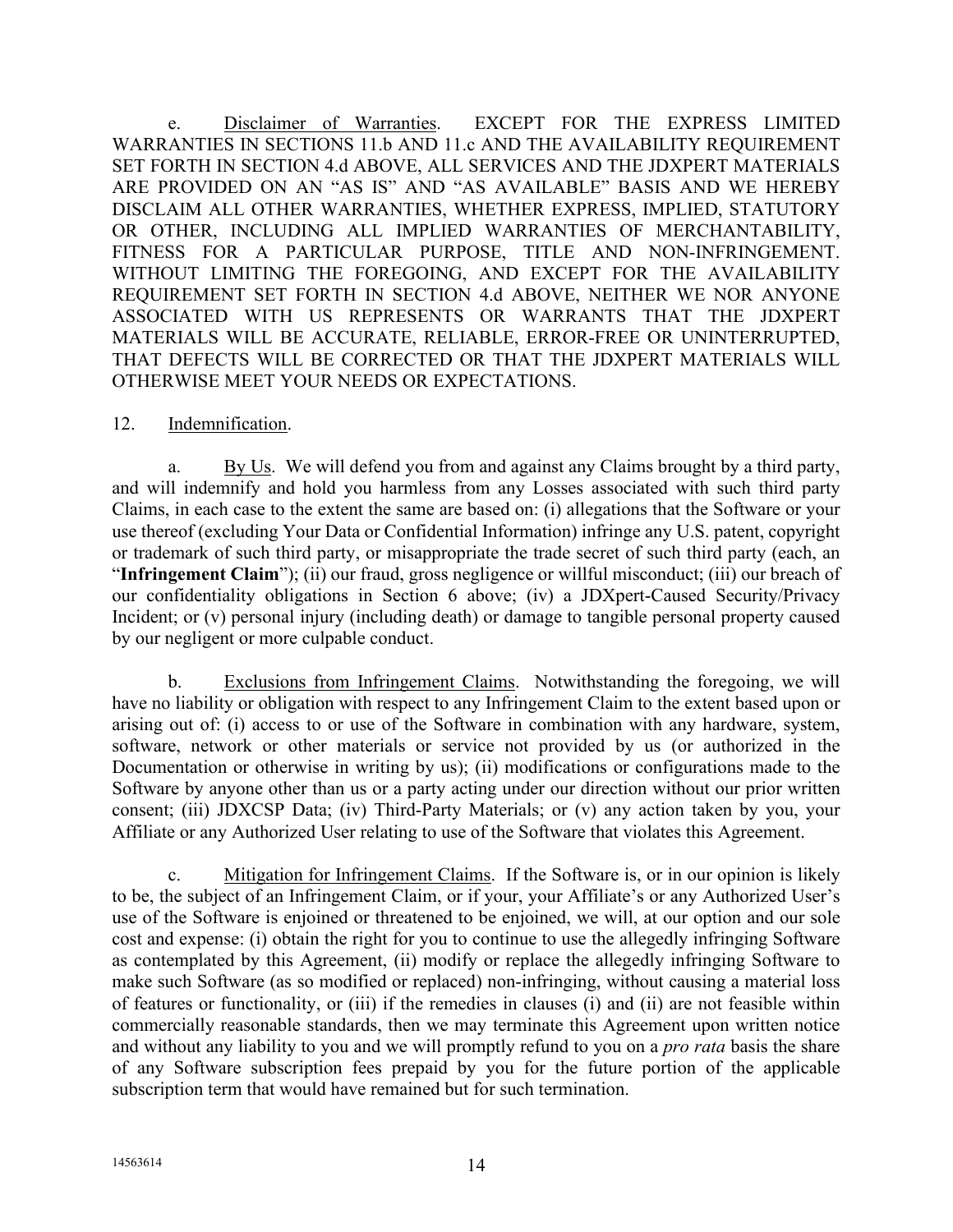d. Indemnification Procedures. If a party reasonably believes it is entitled to indemnification under this Agreement, such party (the "**Indemnified Party**") promptly must give the other party (the "**Indemnifying Party**") written notice of the claim of indemnification, provided that an Indemnified Party's failure to notify the Indemnifying Party will not diminish the Indemnifying Party's indemnification obligations except to the extent the Indemnifying Party is materially prejudiced as a result of such failure. Any such notice shall set forth in reasonable details the facts, circumstances and basis of the applicable Claim. Upon receipt of notice of the assertion of a Claim, the Indemnifying Party will have the right to control the defense or settlement of the matter at its own expense and with counsel of its choice, provided that the Indemnifying Party shall not enter into any settlement of the relevant Claim without written consent of the Indemnified Party (not to be unreasonably withheld). The Indemnified Party must cooperate reasonably with the Indemnifying Party, at the Indemnifying Party's expense, to facilitate the defense, compromise or settlement of any Claims. The Indemnified Party may employ separate counsel and participate in any indemnified Claim, but the fees and expenses of such counsel will be at the expense of the Indemnified Party.

### <span id="page-14-0"></span>13. Limitation of Liability.

<span id="page-14-1"></span>a. IN NO EVENT WILL EITHER PARTY BE LIABLE TO THE OTHER OR TO ANY OTHER PERSON OR ENTITY FOR DIRECT DAMAGES IN EXCESS OF THE AMOUNT OF FEES ACTUALLY PAID BY YOU TO US UNDER THIS AGREEMENT DURING THE 36-MONTH PERIOD IMMEDIATELY PRECEDING YOUR FIRST CLAIM AGAINST US HEREUNDER (THE "**DAMAGES CAP**"). ADDITIONALLY, UNDER NO CIRCUMSTANCES SHALL EITHER PARTY HAVE ANY LIABILITY WITH RESPECT TO ITS OBLIGATIONS UNDER THIS AGREEMENT OR OTHERWISE FOR LOSS OF PROFITS OR FOR CONSEQUENTIAL, SPECIAL, INDIRECT, EXEMPLARY, INCIDENTAL OR PUNITIVE DAMAGES, EVEN IF THE PARTY HAS BEEN ADVISED OF THE POSSIBILITY OF SUCH DAMAGES OCCURRING, AND WHETHER SUCH LIABILITY IS BASED ON CONTRACT, TORT, NEGLIGENCE, STRICT LIABILITY, PRODUCTS LIABILITY OR OTHERWISE. THE FOREGOING LIMITATIONS OF LIABILITY SHALL APPLY TO THE MAXIMUM EXTENT PERMITTED BY APPLICABLE LAW AND NOTWITHSTANDING THE FAILURE OF ANY AGREED OR OTHER REMEDY OF ITS ESSENTIAL PURPOSE.

b. Exclusions from Limitations. The exclusions and limitations of liability in Section [13.a](#page-14-1) will not apply to (i) a party's indemnification obligations under this Agreement; (ii) a party's fraud, gross negligence or willful misconduct; (iii) a party's breach of its confidentiality obligations under Section [6;](#page-6-0) (iv) a JDXpert-Caused Security/Privacy Incident; or (v) a party's (or your Affiliate's) infringement or misappropriation of the other party's intellectual property rights; provided that in any event our maximum liability for damages of any kind or nature in connection with a JDXpert-Caused Security/Privacy Incident and our related indemnification obligations set forth in Section [12.a.](#page-13-1)iv above (other than to the extent such damages are caused by our fraud, gross negligence or willful misconduct) will not exceed three times (3x) the Damages Cap.

14. Insurance. During the Term we will maintain the following insurance coverages with respect to all activities related to our provision of JDXpert Materials and performance of the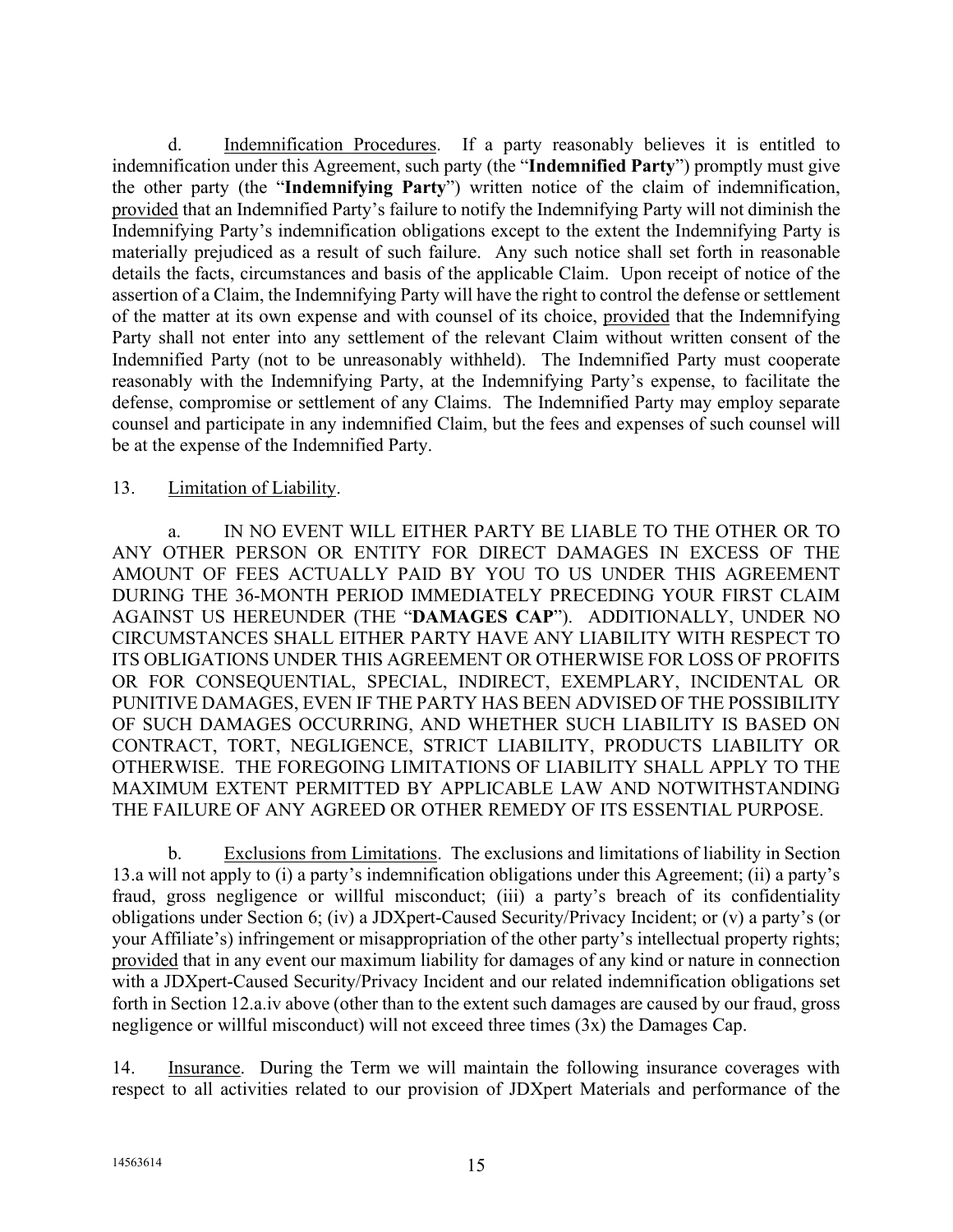Services to be provided under this Agreement: (i) commercial general liability insurance (including products and completed operations coverage) with per occurrence and aggregate limits of not less than \$2,000,000 and \$4,000,000, respectively; (ii) such workers' compensation and other employers' liability insurance as may be required by applicable law; (iii) cyber / network security liability insurance with per occurrence and aggregate limits of not less than \$5,000,000 and \$5,000,000, respectively; and (iv) umbrella liability insurance with per occurrence and aggregate limits of not less than \$2,000,000 and \$2,000,000, respectively. Upon reasonable written request, we will promptly furnish a certificate evidencing such coverages.

### <span id="page-15-1"></span>15. Miscellaneous.

a. *Entire Agreement.* This Agreement, your Order and each Attachment together constitute the entire agreement between the parties on the subject matter hereof, and supersede all prior negotiations, understandings or agreements (oral or written) and all past dealing or industry custom.

b. *Amendment, Severability and Waiver*. No change, consent or waiver under this Agreement will be effective unless in writing and signed by the party against which enforcement is sought. Any delay or failure of either party to enforce its rights, powers or privileges under this Agreement, at any time or for any period, will not be construed as a waiver of such rights, powers and privileges, and the exercise of one right or remedy will not be deemed a waiver of any other right or remedy. If any provision of this Agreement is determined to be illegal or unenforceable, that provision will be limited or eliminated to the minimum extent necessary so that this Agreement will otherwise remain in full force and effect and enforceable.

c. *Governing Law and Venue*. Except as expressly provided in Section [7.h](#page-8-0) (CCPA Compliance) or otherwise expressly agreed by you and us, this Agreement will be governed by and construed in accordance with the laws of the State of Delaware, without regard to its conflicts of law provisions. The sole jurisdiction and venue for actions related to this Agreement will be the state or federal courts located in the State of Delaware, and both parties consent to the exclusive jurisdiction of such courts with respect to any such action.

d. *Notices*. All notices under this Agreement must be in writing and may be delivered by electronic mail, certified or registered mail, overnight courier, or personal delivery, in each case to the address or e-mail address specified in your Order.

<span id="page-15-0"></span>e. *Assignment*. Neither party may assign or otherwise transfer this Agreement without the prior written consent of the other party; provided that either party may assign this Agreement in its entirety without the other party's consent to its affiliates or to an entity that acquires all or substantially all of the business or assets of such party to which this Agreement pertains, whether by merger, reorganization, acquisition, sale or otherwise. This Agreement will be binding upon, and inure to the benefit of, the successors and permitted assigns of the parties.

f. *No Third Party Beneficiaries*. This Agreement is for the sole benefit of the parties hereto and their respective successors and permitted assigns and nothing herein, express or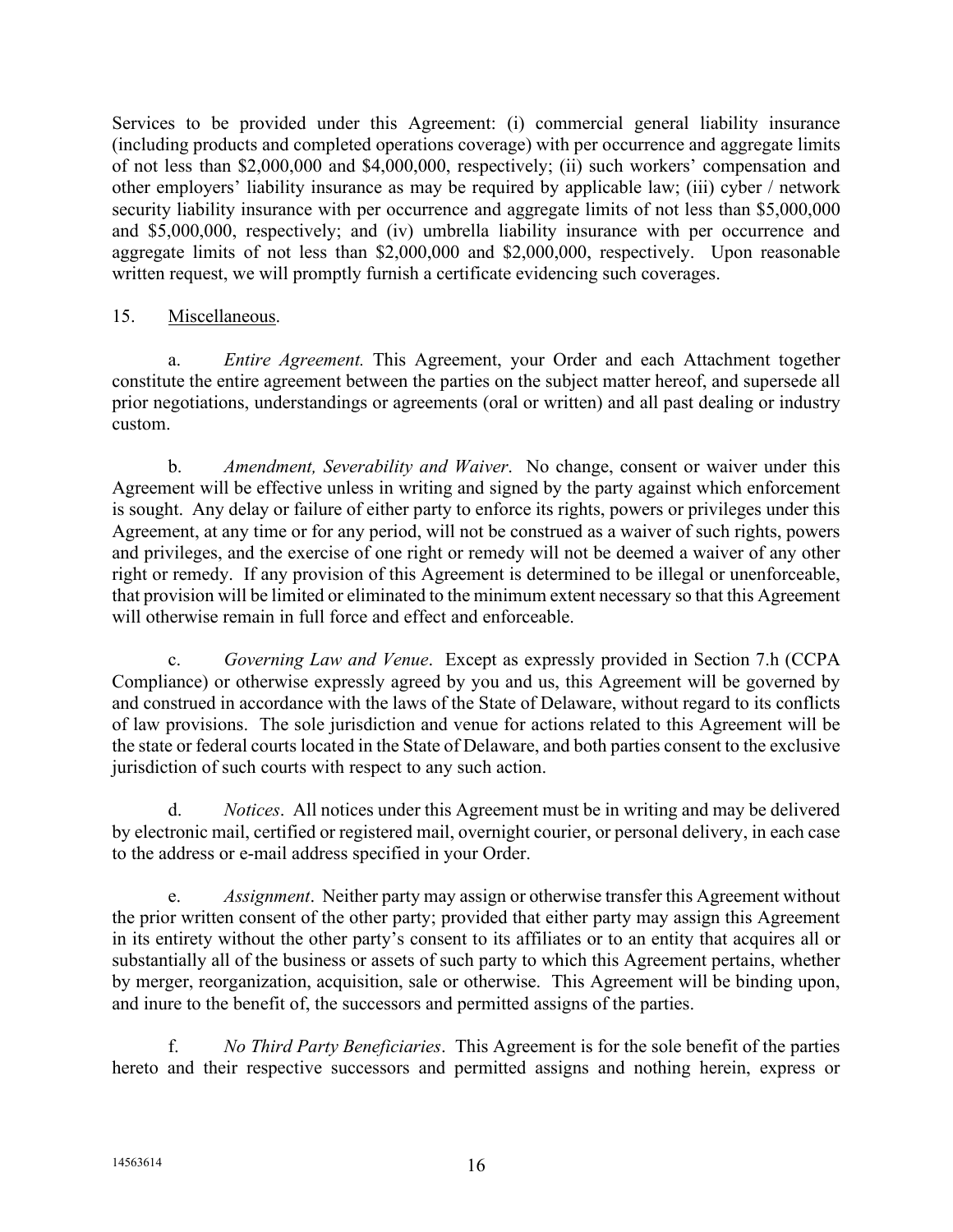implied, is intended to or will confer on any other person or entity any legal or equitable right, benefit or remedy of any nature whatsoever under or by reason of this Agreement.

g. *Relationship of the Parties*. The relationship between the parties is that of independent contracting parties. Nothing contained in this Agreement will be construed as creating any agency, partnership, joint venture or other form of joint enterprise, employment or fiduciary relationship between the parties, and neither party will have authority to contract for or bind the other party in any manner whatsoever.

h. *Force Majeure*. Neither party will be liable for any delays or non-performance of its obligations arising out of actions or decrees of governmental authorities (including enactment or adoption of law or regulation) following the first date you accept this Agreement, criminal acts of third parties, telecommunication failures not caused by a party, problems with equipment or software provided by other parties, earthquakes, flood, and other natural disasters, war, terrorism, acts of God, or fire, or other similar causes not within such party's reasonable control (each, a "**Force Majeure Event**"). In the event of any failure or delay caused by a Force Majeure Event, the affected party shall give prompt written notice to the other party stating the period of time the occurrence is expected to continue and use commercially reasonable efforts to end the failure or delay and minimize the effects of such Force Majeure Event. Either party may terminate this Agreement if a Force Majeure Event affecting the other arty continues substantially uninterrupted for a period of 30 days or more.

i. *Equitable Remedies*. Each party acknowledges and agrees that a breach or threatened breach by such party of any of its obligations under Section [2.b](#page-0-0) (Limitations and Restrictions) or Section [6](#page-6-0) (Confidentiality) of this Agreement would cause the other party irreparable harm for which monetary damages would not be an adequate remedy and that, in the event of such breach or threatened breach, the other party will be entitled to seek equitable relief, including in a restraining order, an injunction, specific performance and any other relief that may be available from any court of competent jurisdiction, without any requirement to post a bond or other security, or to prove actual damages or that monetary damages are not an adequate remedy. Such remedies are not exclusive and are in addition to all other remedies that may be available at law, in equity or otherwise.

j. *Conflict in Terms*. If there is a conflict between this Agreement and your Order or an Attachment, the terms of the Order or the applicable Attachment shall govern the provision of the Software or the Services involved; provided, however, that nothing in your Order or any Attachment may modify or supersede anything in Sections [2.b](#page-0-0) (Limitations and Restrictions), [9](#page-10-2) (Ownership and Intellectual Property Rights), [11](#page-12-3) (Representations and Warranties), [12](#page-13-0) (Indemnification), [13](#page-14-0) (Limitation of Liability), or [15](#page-15-1) (Miscellaneous) of this Agreement unless an express cross-reference is made to the relevant provision of this Agreement in the Order or Attachment (as applicable) and the parties have expressly agreed in the Order or Attachment to modify or alter the relevant provision of this Agreement.

k. *Counterparts*. The Order and each Attachment may be executed in counterparts, each of which is deemed an original, but all of which together are deemed to be one and the same agreement. A signed copy of the Order or any Attachment delivered by facsimile, e-mail or other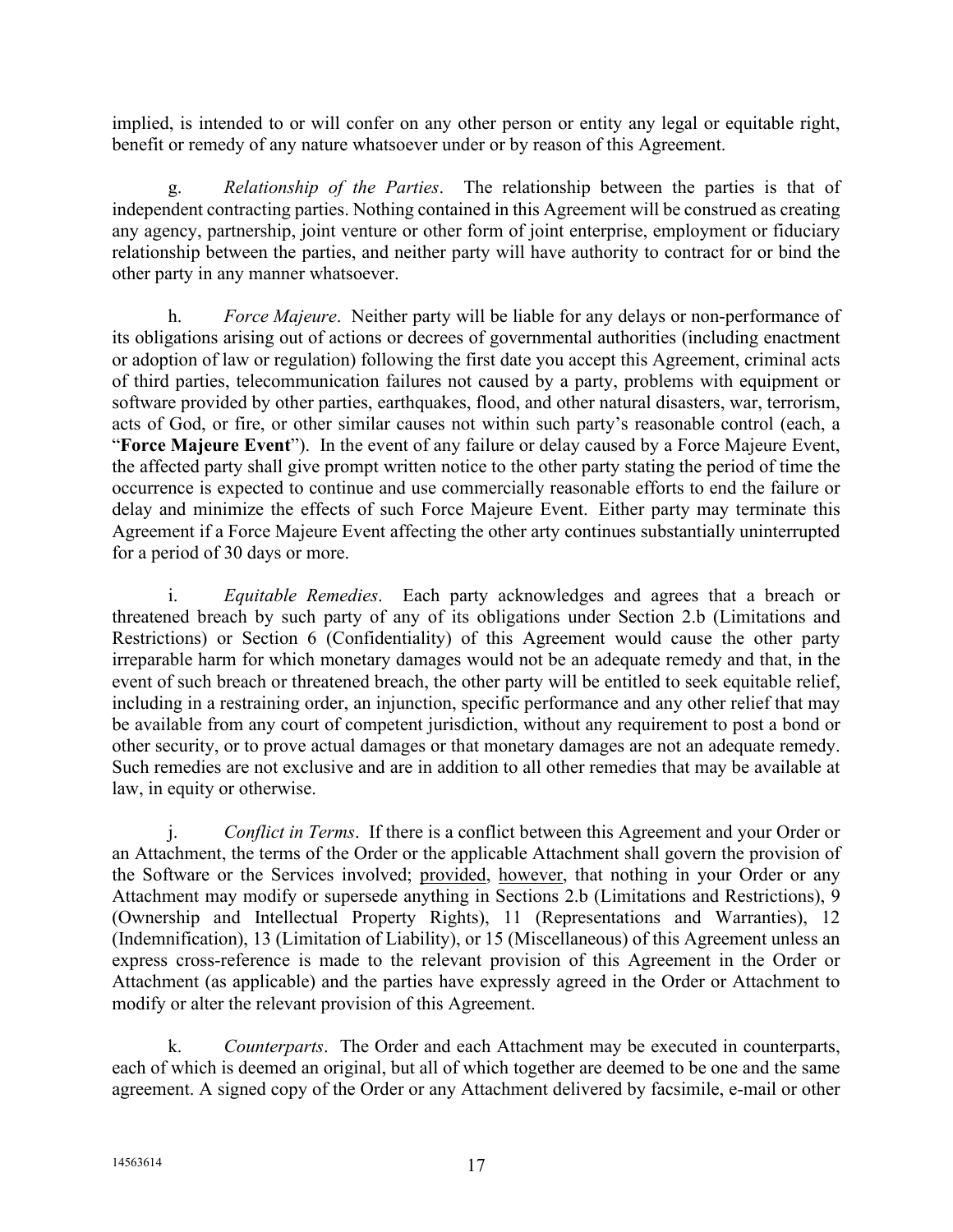electronic means is deemed to have the same legal effect as delivery of an original signed copy of this Agreement.

<span id="page-17-0"></span>16. Other Definitions. Capitalized and other terms that are used in this Agreement have the meanings described below:

"**Affiliate**" means another entity that directly or indirectly, through one or more intermediaries, controls, is controlled by, or is under common control with you and is expressly identified as a covered "Affiliate" in an Order. The term "control" (including the terms "controlled by" and "under common control with") means the power to direct or cause the direction of the management and policies of an entity through the ownership of more than fifty percent (50%) of the voting securities of the entity.

"**Attachment**" means an exhibit, addendum, statement of work or other attachment to this Agreement (other than your Order) executed by you and us that references this Agreement, and in each case which forms a part of and is incorporated into this Agreement by reference for all purposes

"**Authorized User**" means your employees or employees of your Affiliates who have registered to use JDXpert by and through your account and to whom we have provided access codes to log-in to JDXpert through the Site. Unless we have provided prior written consent, "Authorized Users" shall *not* include any third parties, including but not limited to third party independent contractors, consultants, agents, subcontractors, vendors or service providers.

"**Claim**" means any investigation by a governmental body, claim, suit, action or proceeding.

"**Documentation**" means the then-current online, electronic and written user documentation and guides we make available to you, your Affiliates and your Authorized Users which describe the functionality, components, features or requirements of the Software, as we may update from time to time in our discretion.

"**Harmful Code**" means any software, hardware or other technology, device or means, including any virus, worm, malware or other malicious computer code, the purpose or effect of which is to permit unauthorized access to, or to destroy, disrupt, disable, distort, or otherwise harm or impede in any manner any (a) computer, software, firmware, hardware, system or network or (b) any application or function of any of the foregoing or the security, integrity, confidentiality or use of any data processed thereby.

"**Loss**" means any and all losses, damages, liabilities, deficiencies, judgments, settlements, interest, awards, penalties, fines, costs or expenses of whatever kind, including reasonable attorneys' fees and the costs of enforcing any right to indemnification and the cost of pursuing any insurance providers.

"**Order**" means the Order executed by you and us that references this Agreement, and which forms a part of and is incorporated into this Agreement by reference for all purposes.

"**Permitted Use**" means your internal business purposes in the ordinary course of such business.